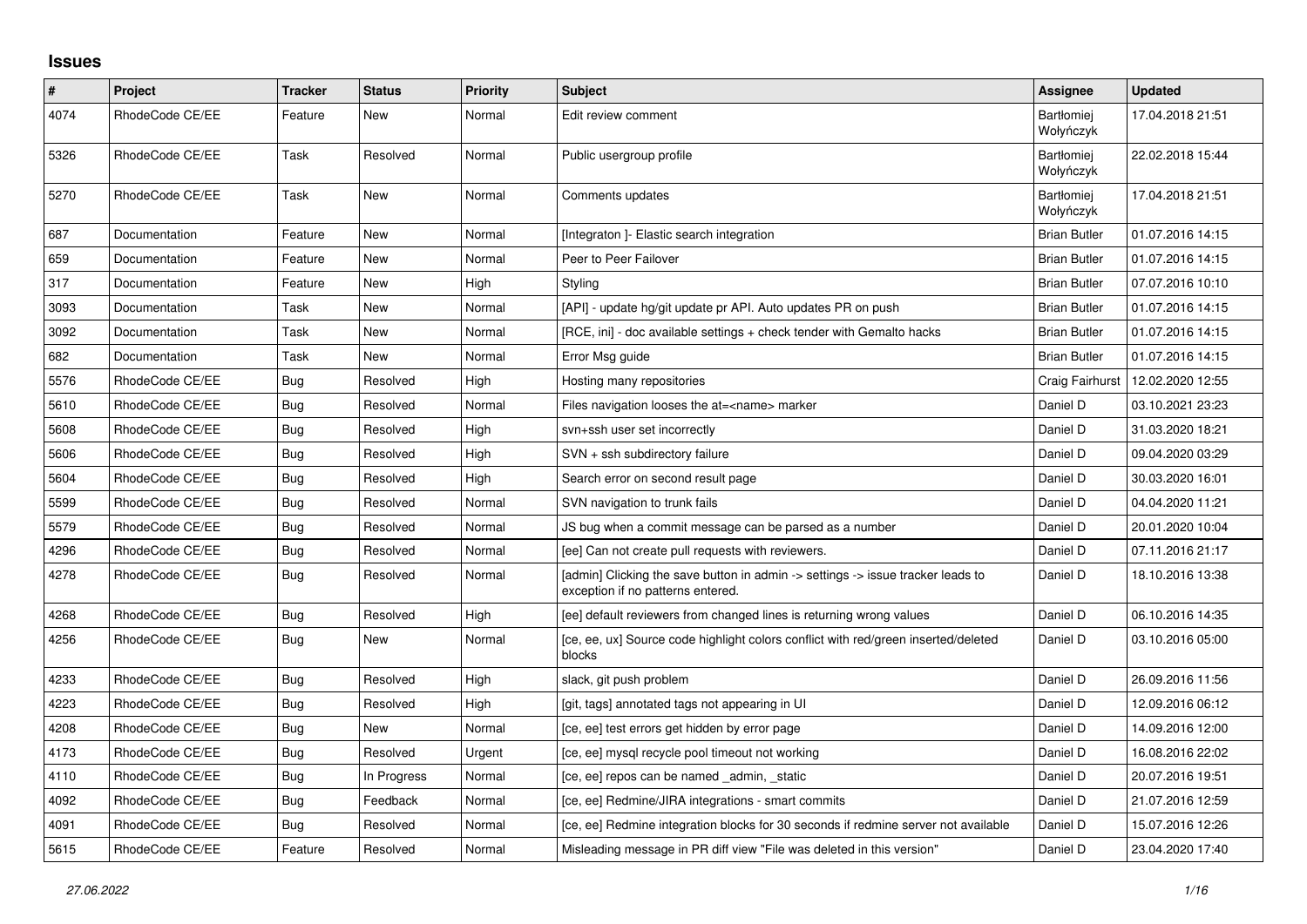| $\pmb{\#}$ | Project         | Tracker    | <b>Status</b> | <b>Priority</b> | Subject                                                                                        | <b>Assignee</b>      | <b>Updated</b>                   |
|------------|-----------------|------------|---------------|-----------------|------------------------------------------------------------------------------------------------|----------------------|----------------------------------|
| 5602       | RhodeCode CE/EE | Feature    | Resolved      | Normal          | Copy full path only copies partial                                                             | Daniel D             | 30.03.2020 16:04                 |
| 5581       | RhodeCode CE/EE | Feature    | Resolved      | Normal          | expose `send_email` option in the HTTP API, for `comment_commit` and<br>`comment_pull_request` | Daniel D             | 29.01.2020 11:46                 |
| 4267       | RhodeCode CE/EE | Feature    | Resolved      | Normal          | [ce, ee] jira tracker integration wildcard project key support                                 | Daniel D             | 10.10.2016 20:13                 |
| 4232       | RhodeCode CE/EE | Feature    | New           | Normal          | [ce, ee, pr, compare] redo diffs, support side by side diffs, html diffs                       | Daniel D             | 25.10.2016 15:40                 |
| 4225       | RhodeCode CE/EE | Feature    | Resolved      | Normal          | [ce, ee] repo group integrations cascade to child repo groups                                  | Daniel D             | 14.09.2016 11:12                 |
| 4183       | RhodeCode CE/EE | Feature    | Resolved      | Normal          | Different roles for PR reviewers                                                               | Daniel D             | 12.10.2020 23:13                 |
| 4175       | RhodeCode CE/EE | Feature    | Resolved      | Normal          | [ce, ee] repo group integrations                                                               | Daniel D             | 16.08.2016 20:00                 |
| 4157       | RhodeCode CE/EE | Feature    | New           | Normal          | [integrations] Integrate with industry standard SW development tools                           | Daniel D             | 08.08.2016 12:55                 |
| 1131       | RhodeCode CE/EE | Feature    | Resolved      | Normal          | Implement default reviewers for code review                                                    | Daniel D             | 21.09.2016 18:28                 |
| 4311       | RhodeCode CE/EE | Task       | Resolved      | Normal          | Diffs feedback                                                                                 | Daniel D             | 26.11.2016 14:10                 |
| 4289       | RhodeCode CE/EE | Task       | New           | Low             | [ce, ee] clean up pygments lexer functions + handling                                          | Daniel D             | 21.10.2016 14:44                 |
| 4288       | RhodeCode CE/EE | Task       | Resolved      | Normal          | [ce, ee] unify controllers that use diffs                                                      | Daniel D             | 02.08.2017 11:41                 |
| 4259       | RhodeCode CE/EE | Task       | Resolved      | Low             | Events, create post-create-user event                                                          | Daniel D             | 30.01.2017 20:11                 |
| 4246       | RhodeCode CE/EE | Task       | New           | Normal          | [ce, ee, vcs, git] add tests for annotated git tags                                            | Daniel D             | 13.02.2018 18:03                 |
| 4238       | RhodeCode CE/EE | Task       | Resolved      | Normal          | default reviewers updates                                                                      | Daniel D             | 06.10.2016 14:26                 |
| 4202       | RhodeCode CE/EE | Task       | Resolved      | Normal          | Polish the 503.html page                                                                       | Daniel D             | 30.08.2016 23:54                 |
| 4197       | RhodeCode CE/EE | Task       | <b>New</b>    | Normal          | [ce, ee] get list of users with their permissions to a repository                              | Daniel D             | 22.09.2017 10:30                 |
| 4181       | RhodeCode CE/EE | Task       | Resolved      | Normal          | Integrations: allow root repos only integrations                                               | Daniel D             | 31.08.2016 17:44                 |
| 4180       | RhodeCode CE/EE | Task       | Resolved      | Normal          | integrations: possible limit the updates sent                                                  | Daniel D             | 22.08.2016 12:22                 |
| 4179       | RhodeCode CE/EE | Task       | New           | Normal          | [ce, ee] refine perms summary list                                                             | Daniel D             | 14.09.2016 12:09                 |
| 4147       | RhodeCode CE/EE | Task       | New           | Normal          | [ce, ee, docs] Events documentation                                                            | Daniel D             | 15.08.2016 12:33                 |
| 4120       | RhodeCode CE/EE | Task       | New           | Normal          | [ce] replace get_repo_nodes api                                                                | Daniel D             | 17.04.2018 21:49                 |
| 4199       | RhodeCode CE/EE | Bug        | Resolved      | High            | investigate: ongoing SSL problems when switching to 4.X from 3.X                               | Johannes<br>Bornhold | 15.09.2016 13:14                 |
| 3971       | RhodeCode CE/EE | <b>Bug</b> | Resolved      | Normal          | [ce, vcs] Merge requests/Pull requests failing due to rebase problem                           | Johannes<br>Bornhold | 19.07.2016 15:54                 |
| 4153       | RhodeCode CE/EE | Task       | Resolved      | Normal          | Optimize readme fetching by changing the system of readme detection                            | Johannes<br>Bornhold | 09.09.2016 10:17                 |
| 4254       | RhodeCode CE/EE | <b>Bug</b> | Resolved      | Normal          | [frontend] 500 Internal Server Error with i18n-ed pages                                        |                      | Lisa Quatmann   30.09.2016 14:38 |
| 4224       | RhodeCode CE/EE | Bug        | Resolved      | Normal          | [docs] update docs re: removing old instances when switching editions                          |                      | Lisa Quatmann   11.10.2016 15:36 |
| 4121       | RhodeCode CE/EE | <b>Bug</b> | Resolved      | Normal          | [ce, ee] server announcement has extra margin                                                  |                      | Lisa Quatmann   26.09.2016 14:00 |
| 3488       | RhodeCode CE/EE | Bug        | Resolved      | Normal          | [frontend, styling] update icon font                                                           |                      | Lisa Quatmann   04.10.2016 13:27 |
| 4194       | RhodeCode CE/EE | Task       | Resolved      | Normal          | move svn http backend out of labs into a real VCS settings                                     |                      | Lisa Quatmann   14.09.2016 23:16 |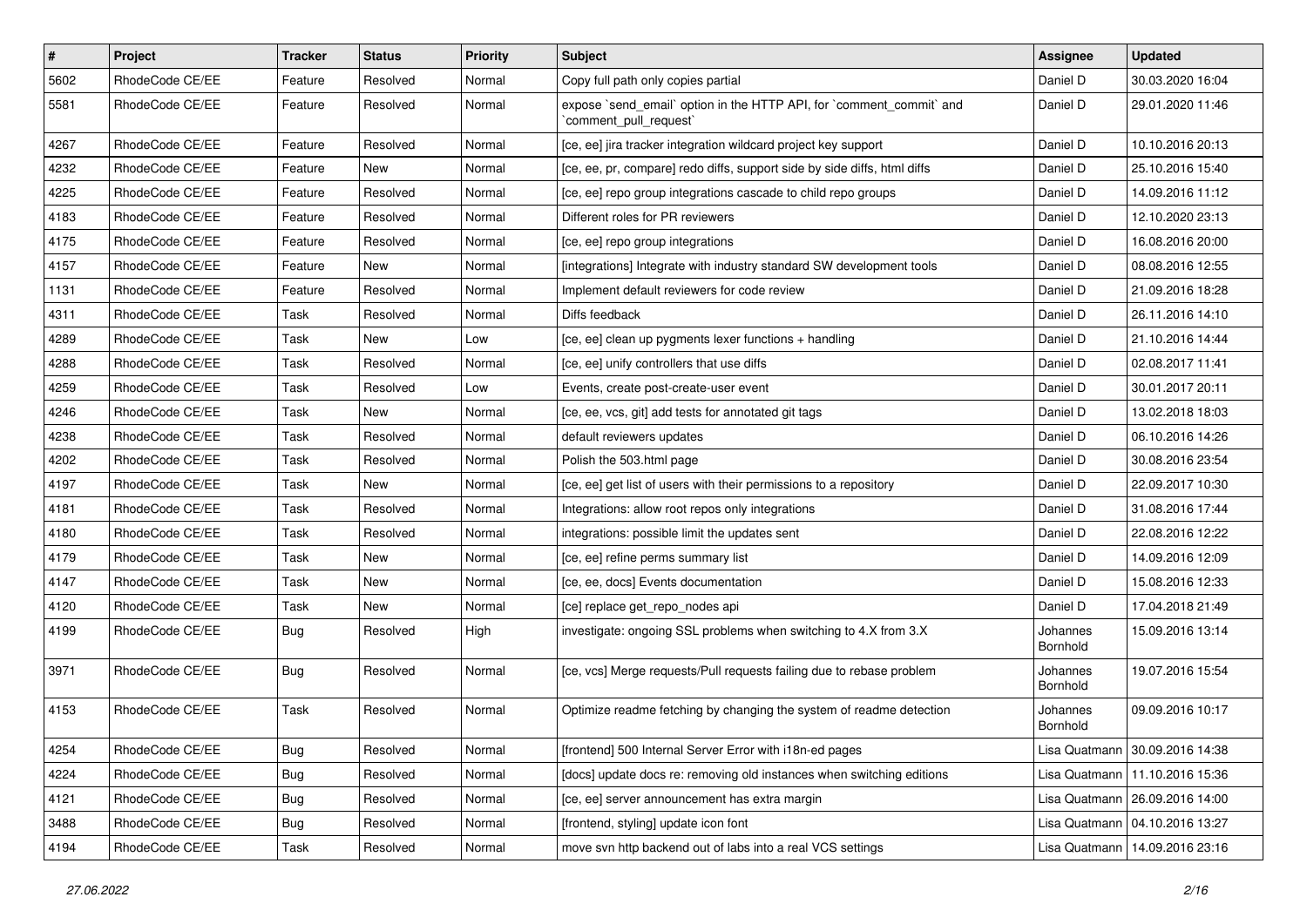| $\vert$ # | Project         | <b>Tracker</b> | <b>Status</b> | <b>Priority</b> | <b>Subject</b>                                                                                | Assignee                            | <b>Updated</b>   |
|-----------|-----------------|----------------|---------------|-----------------|-----------------------------------------------------------------------------------------------|-------------------------------------|------------------|
| 5257      | RhodeCode CE/EE | <b>Bug</b>     | New           | Normal          | Git repository with big binary file provokes error and strange behavior/memory leak<br>of RH. | Marcin<br>Kuzminski<br>[CTO]        | 23.03.2017 22:02 |
| 4276      | RhodeCode CE/EE | Bug            | Resolved      | Normal          | System info page uses mercurial/git versions from RhodeCode instead of VCSServer              | Marcin<br>Kuzminski<br>[CTO]        | 14.11.2016 21:19 |
| 4250      | RhodeCode CE/EE | <b>Bug</b>     | Resolved      | Normal          | Adding a reviewer into existing PR doesn't set a reason.                                      | Marcin<br>Kuzminski<br>[CTO]        | 07.10.2016 20:05 |
| 4184      | RhodeCode CE/EE | Bug            | Resolved      | High            | fix content INT overflow bug                                                                  | Marcin<br>Kuzminski<br>[CTO]        | 23.08.2016 10:31 |
| 4178      | RhodeCode CE/EE | Bug            | Resolved      | Normal          | RhodeCode EE OVA VM wont run on a ESX 6.0 host                                                | Marcin<br>Kuzminski<br><b>[CTO]</b> | 15.09.2016 13:25 |
| 4155      | RhodeCode CE/EE | <b>Bug</b>     | Resolved      | Low             | Date of Last Change is not displayed correctly                                                | Marcin<br>Kuzminski<br>[CTO]        | 21.01.2020 02:20 |
| 4065      | RhodeCode CE/EE | Bug            | Resolved      | Normal          | [ux, login] 404 on login after comment attempt                                                | Marcin<br>Kuzminski<br>[CTO]        | 04.07.2016 00:40 |
| 4036      | RhodeCode CE/EE | <b>Bug</b>     | Resolved      | Normal          | encrypted clone_uri can throw unicodeerror after key change                                   | Marcin<br>Kuzminski<br>[CTO]        | 27.06.2016 19:38 |
| 4035      | RhodeCode CE/EE | Bug            | In Progress   | Normal          | failed to create whoosh index                                                                 | Marcin<br>Kuzminski<br>[CTO]        | 06.07.2016 00:04 |
| 3549      | RhodeCode CE/EE | <b>Bug</b>     | Resolved      | Normal          | [4.0.0 regression], file source links use last commit id instead of current commit id         | Marcin<br>Kuzminski<br>[CTO]        | 21.04.2016 16:10 |
| 3483      | RhodeCode CE/EE | <b>Bug</b>     | <b>New</b>    | Normal          | oauth: disable 3rd party registration if RhodeCode registration is disabled                   | Marcin<br>Kuzminski<br>[CTO]        | 13.04.2016 12:13 |
| 5653      | RhodeCode CE/EE | Feature        | <b>New</b>    | Normal          | Extend SSH clone to support cloning by repo id.                                               | Marcin<br>Kuzminski<br>[CTO]        | 17.02.2021 12:58 |
| 5442      | RhodeCode CE/EE | Feature        | Resolved      | Low             | Preview of Jupyter notebooks                                                                  | Marcin<br>Kuzminski<br>[CTO]        | 16.01.2019 16:33 |
| 5441      | RhodeCode CE/EE | Feature        | <b>New</b>    | Low             | Some files not parsed as XML files                                                            | Marcin<br>Kuzminski<br>[CTO]        | 12.06.2018 12:23 |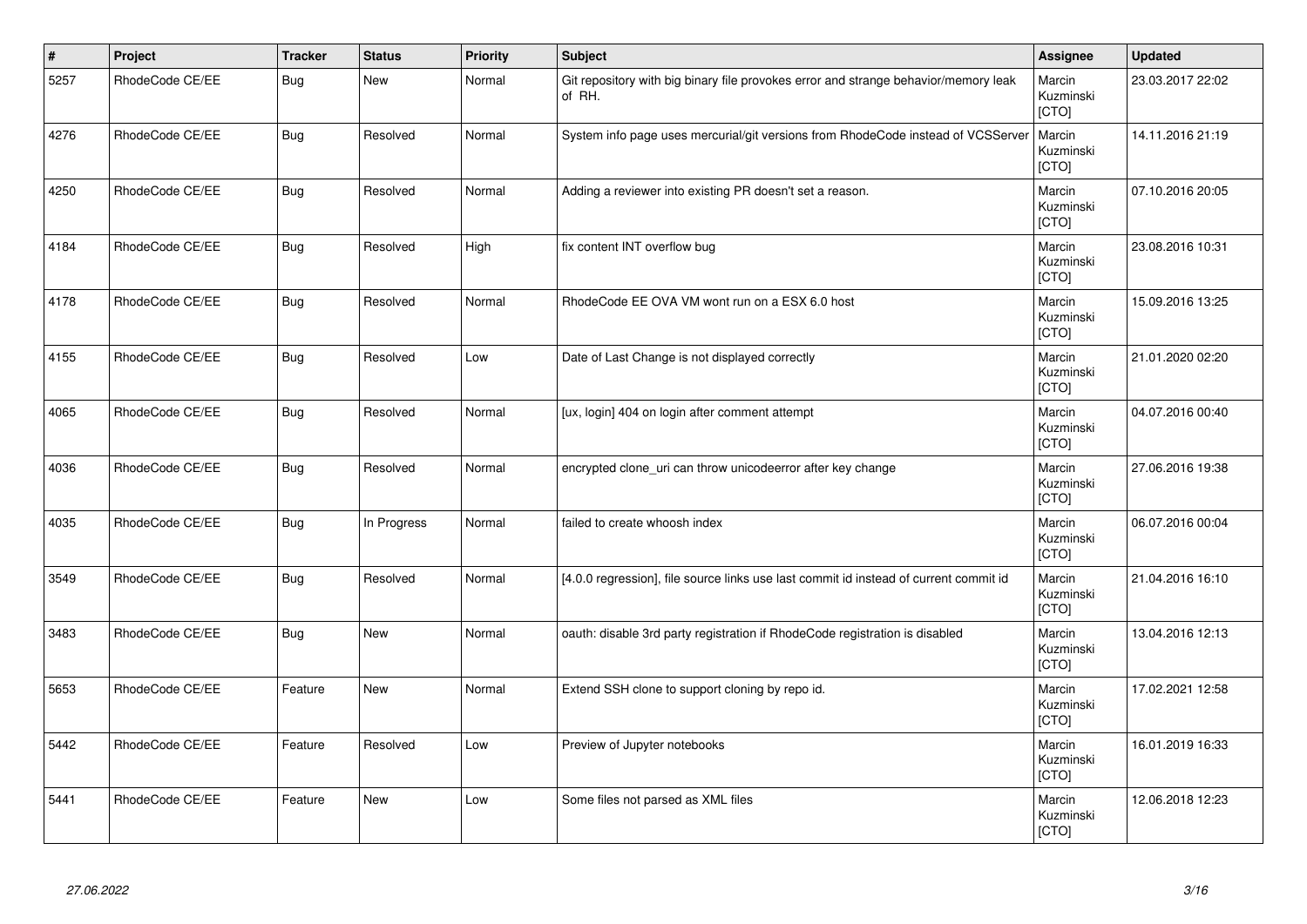| $\vert$ # | Project         | <b>Tracker</b> | <b>Status</b> | <b>Priority</b> | <b>Subject</b>                                                                                     | Assignee                     | <b>Updated</b>   |
|-----------|-----------------|----------------|---------------|-----------------|----------------------------------------------------------------------------------------------------|------------------------------|------------------|
| 5382      | RhodeCode CE/EE | Feature        | <b>New</b>    | Normal          | Support for repository aliases                                                                     | Marcin<br>Kuzminski<br>[CTO] | 04.09.2017 15:17 |
| 4219      | RhodeCode CE/EE | Feature        | Resolved      | Normal          | [ce, ee] Add mandatory reviewers for pull requests                                                 | Marcin<br>Kuzminski<br>[CTO] | 20.06.2017 15:23 |
| 4213      | RhodeCode CE/EE | Feature        | <b>New</b>    | High            | Embed PostgreSQL database                                                                          | Marcin<br>Kuzminski<br>[CTO] | 03.09.2016 23:45 |
| 4211      | RhodeCode CE/EE | Feature        | Resolved      | Normal          | [ce, ee] increase webhook flexibility                                                              | Marcin<br>Kuzminski<br>[CTO] | 20.06.2022 10:55 |
| 4193      | RhodeCode CE/EE | Feature        | In Progress   | Normal          | Improve Filter Functionality in the Change Log                                                     | Marcin<br>Kuzminski<br>[CTO] | 22.09.2017 10:25 |
| 4000      | RhodeCode CE/EE | Feature        | New           | Normal          | Make compare more functional                                                                       | Marcin<br>Kuzminski<br>[CTO] | 18.11.2017 19:11 |
| 5386      | RhodeCode CE/EE | Task           | Resolved      | Normal          | Increase security for Email Change                                                                 | Marcin<br>Kuzminski<br>[CTO] | 17.02.2018 17:29 |
| 5150      | RhodeCode CE/EE | Task           | Resolved      | Normal          | Password reset promts in my account should be hidden in accounts that are not of<br>type rhodecode | Marcin<br>Kuzminski<br>[CTO] | 02.01.2017 16:34 |
| 4670      | RhodeCode CE/EE | Task           | Resolved      | Normal          | Release 4.5.1                                                                                      | Marcin<br>Kuzminski<br>[CTO] | 06.12.2016 21:13 |
| 4297      | RhodeCode CE/EE | Task           | Resolved      | Normal          | redo the my-pull-requests page to use the datagrid                                                 | Marcin<br>Kuzminski<br>[CTO] | 01.11.2016 09:31 |
| 4282      | RhodeCode CE/EE | Task           | Resolved      | Normal          | Add inode limit together with disk usage                                                           | Marcin<br>Kuzminski<br>[CTO] | 19.10.2016 12:18 |
| 4281      | RhodeCode CE/EE | Task           | Resolved      | Normal          | Fix docs on To `increase database performance`                                                     | Marcin<br>Kuzminski<br>[CTO] | 18.10.2016 16:39 |
| 4245      | RhodeCode CE/EE | Task           | Resolved      | Normal          | Convert control command to use http mode by default                                                | Marcin<br>Kuzminski<br>[CTO] | 14.10.2016 16:13 |
| 3556      | RhodeCode CE/EE | Task           | Resolved      | Normal          | Disable and rename initial_repo_scan flag                                                          | Marcin<br>Kuzminski<br>[CTO] | 22.04.2016 14:33 |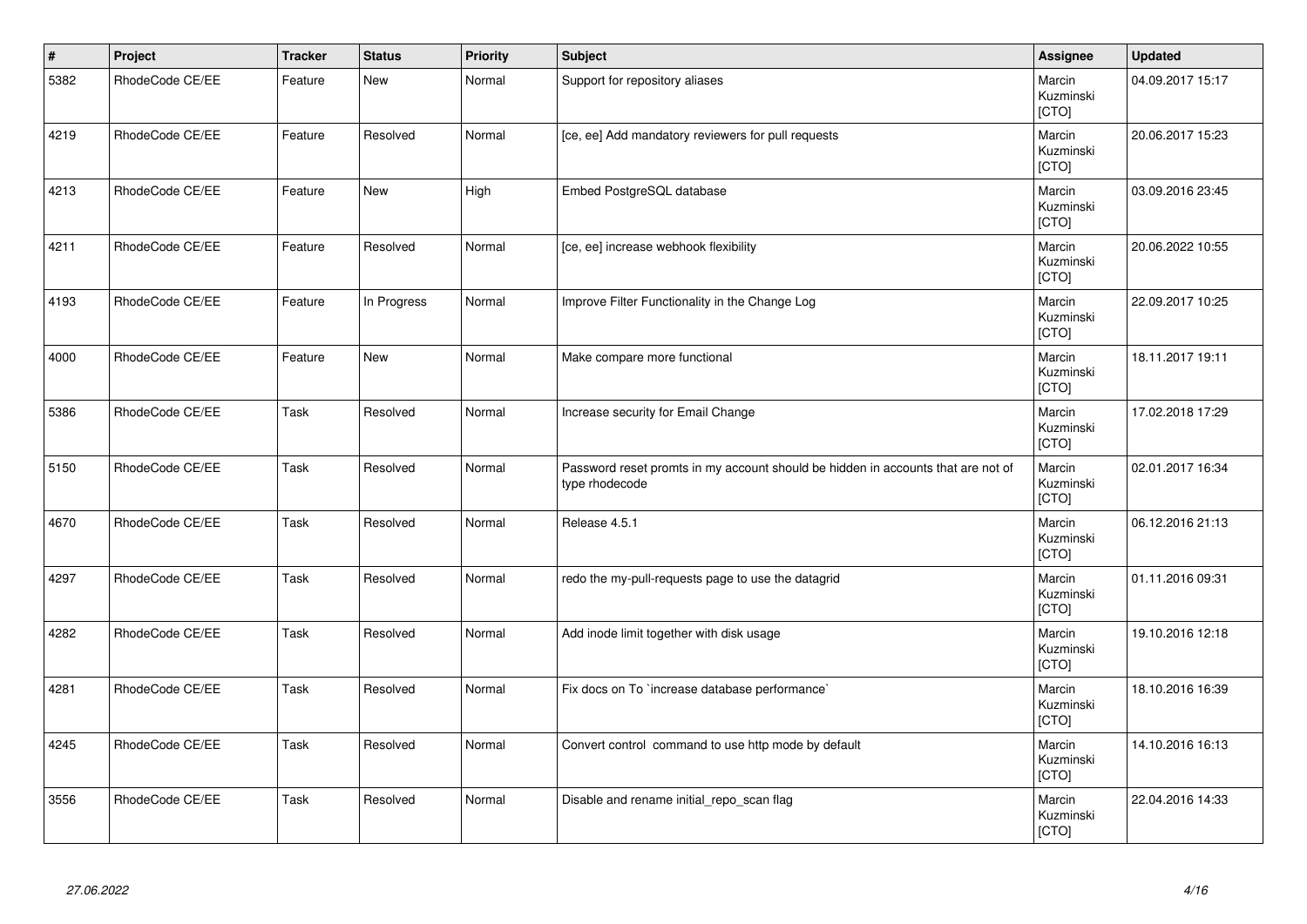| #    | Project              | <b>Tracker</b> | <b>Status</b> | <b>Priority</b> | <b>Subject</b>                                                                                       | Assignee                     | <b>Updated</b>                  |
|------|----------------------|----------------|---------------|-----------------|------------------------------------------------------------------------------------------------------|------------------------------|---------------------------------|
| 3454 | RhodeCode CE/EE      | Task           | Feedback      | Normal          | [ce/ee] visually differentiate the two editions                                                      | Marcin<br>Kuzminski<br>[CTO] | 10.08.2016 03:30                |
| 5587 | RhodeCode CE/EE      | <b>Bug</b>     | Resolved      | Normal          | Broken metatags in 4.18.1                                                                            | <b>Marcin Lulek</b>          | 29.01.2020 11:46                |
| 4269 | RhodeCode CE/EE      | Support        | Resolved      | Normal          | Allow flash messages to be permanently surpressed                                                    | Marcin Lulek                 | 14.10.2016 12:46                |
| 4052 | RhodeCode Appenlight | Task           | New           | Normal          | release fixes                                                                                        | Marcin Lulek                 | 29.06.2016 12:14                |
| 4234 | RhodeCode CE/EE      | Task           | New           | Normal          | prepare and test RhodeCode VM image for AWS                                                          | <b>Marcin Lulek</b>          | 11.07.2017 13:32                |
| 4279 | RhodeCode CE/EE      | Bug            | Resolved      | Normal          | re-captcha validation is broken                                                                      | Martin<br>Bornhold           | 26.10.2016 22:27                |
| 4277 | RhodeCode CE/EE      | Bug            | Resolved      | Normal          | [frontend] System info page does not work correctly in safari.                                       | Martin<br>Bornhold           | 04.11.2016 12:08                |
| 4273 | RhodeCode CE/EE      | Bug            | Resolved      | Urgent          | GIT executable not seen by vcsserver                                                                 | Martin<br>Bornhold           | 13.10.2016 15:45                |
| 4271 | RhodeCode CE/EE      | Bug            | Resolved      | Normal          | Browsing new repository groups via SVN issue                                                         | Martin<br>Bornhold           | 19.10.2016 11:11                |
| 4247 | RhodeCode CE/EE      | Bug            | Resolved      | Normal          | [vcs] Using current time as timestamp during archive creating leads to changing<br>hashes            | Martin<br>Bornhold           | 28.09.2016 12:07                |
| 3950 | RhodeCode CE/EE      | Bug            | Resolved      | Normal          | [ce, ee] trying to merge pr against a deleted branch/bookmark breaks the pr page                     | Martin<br>Bornhold           | 27.10.2016 16:12                |
| 1055 | RhodeCode CE/EE      | Feature        | Resolved      | Normal          | [pr, vcs] Expose the shadow repository of a pull request                                             | Martin<br>Bornhold           | 26.10.2016 10:33                |
| 4244 | RhodeCode CE/EE      | Support        | Resolved      | Normal          | mod_dav_svn template error when using auth_realm with spaces in it                                   | Martin<br>Bornhold           | 28.09.2016 12:07                |
| 4243 | RhodeCode CE/EE      | Support        | Resolved      | High            | Gist visibility update?                                                                              | Martin<br>Bornhold           | 27.09.2016 06:40                |
| 4251 | RhodeCode CE/EE      | Task           | Feedback      | High            | [customer] Pull request with subrepos                                                                | Martin<br>Bornhold           | 10.11.2016 17:52                |
| 4237 | RhodeCode CE/EE      | Task           | Resolved      | Normal          | Enable HTTP support                                                                                  | Martin<br>Bornhold           | 12.10.2016 11:51                |
| 4203 | RhodeCode CE/EE      | Task           | Resolved      | Normal          | Get rid of svn.proxy.parent_path_root, and replace it with reading storage location<br>from Database | Martin<br>Bornhold           | 22.09.2016 14:31                |
| 5368 | RhodeCode CE/EE      | Feature        | Resolved      | Normal          | Mercurial: Close branch before merging it                                                            |                              | Mathieu Cantin 21.01.2020 02:11 |
| 3372 | RhodeCode CE/EE      | Bug            | In Progress   | High            | [Idap, groups] Customer gets an empty list of groups                                                 | Mikhail<br>Chernykh          | 08.06.2016 11:32                |
| 5548 | RhodeCode CE/EE      | Feature        | New           | Normal          | Initial Search API                                                                                   | Peter Colledge               | 07.07.2019 22:21                |
| 5553 | RhodeCode CE/EE      | <b>Bug</b>     | New           | Normal          | Exceptions Tracker - Exception ID: 140095575901360 after upgrade to the lastes<br>version            | Thierry<br>Wynsdau           | 10.07.2019 10:33                |
| 5523 | RhodeCode CE/EE      | Bug            | Resolved      | High            | user from AD is asked to change his password when logs in.                                           | Thierry<br>Wynsdau           | 28.05.2020 20:28                |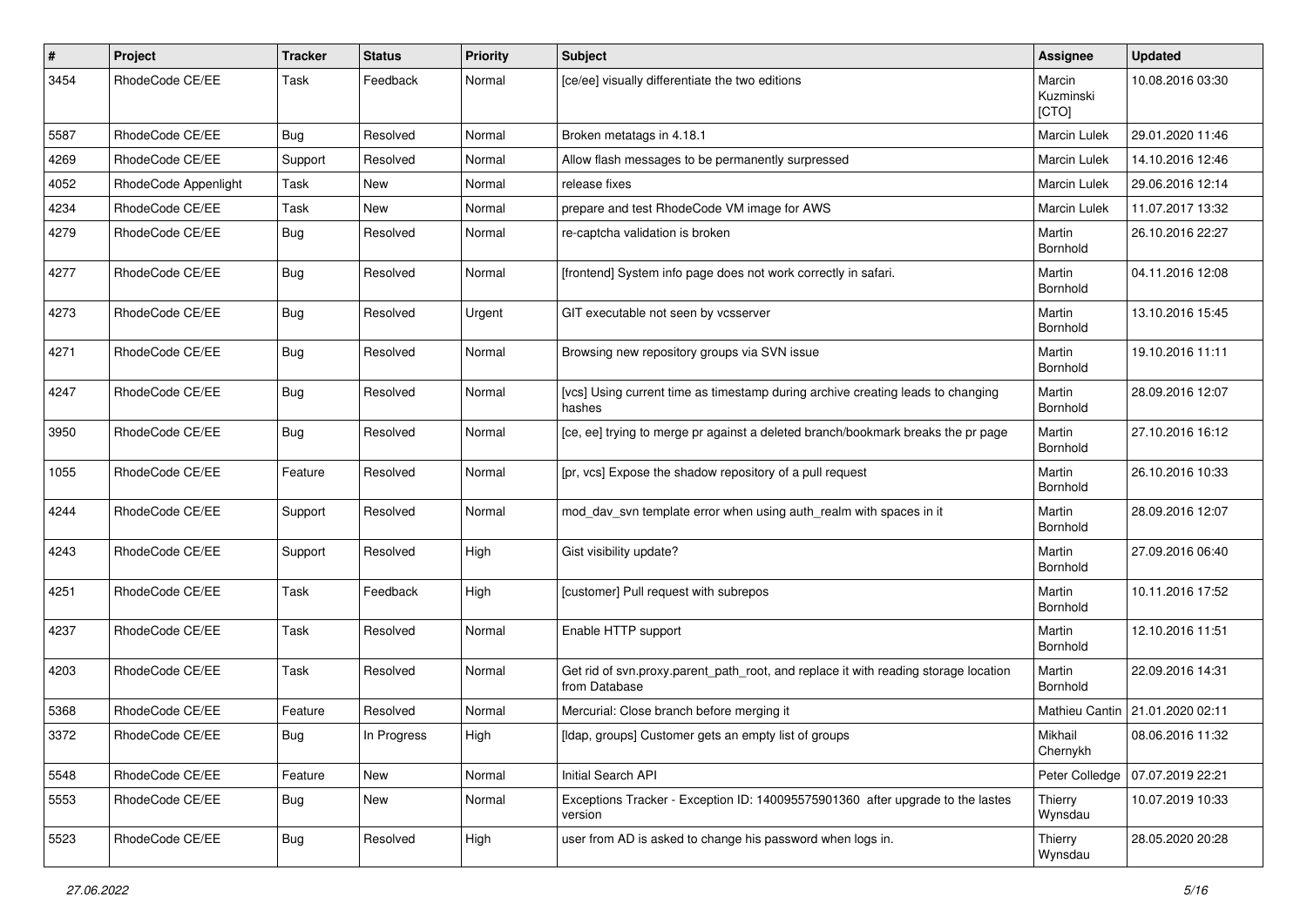| $\#$ | Project              | Tracker    | <b>Status</b> | <b>Priority</b> | <b>Subject</b>                                                                                                                       | Assignee           | <b>Updated</b>   |
|------|----------------------|------------|---------------|-----------------|--------------------------------------------------------------------------------------------------------------------------------------|--------------------|------------------|
| 5516 | RhodeCode CE/EE      | Support    | Resolved      | High            | Cannot log into RhodeCode                                                                                                            | Thierry<br>Wynsdau | 28.05.2020 20:28 |
| 5628 | Documentation        | <b>Bug</b> | New           | Normal          | Problems with SSH Connection docs                                                                                                    |                    | 06.05.2022 21:14 |
| 5627 | Documentation        | Bug        | New           | Normal          | Immediate re-run of rhodecode-index throws warnings on some repos (and suggests<br>rebuild from scratch)                             |                    | 02.07.2020 19:41 |
| 5625 | Documentation        | Bug        | New           | Normal          | Feedback on RhodeCode Full-text search docs                                                                                          |                    | 02.07.2020 19:22 |
| 5598 | Documentation        | <b>Bug</b> | New           | Low             | Typo in force delete command                                                                                                         |                    | 19.03.2020 20:10 |
| 5551 | Documentation        | <b>Bug</b> | New           | Normal          | Mention LargeFile and LFS in the Backup page                                                                                         |                    | 21.04.2019 20:58 |
| 5439 | Documentation        | <b>Bug</b> | New           | Low             | JIRA Integration description: Wrong sample link                                                                                      |                    | 14.02.2018 14:25 |
| 5348 | Documentation        | Bug        | <b>New</b>    | Normal          | Uninstall documentaion missing some steps                                                                                            |                    | 06.07.2017 10:25 |
| 5347 | Documentation        | <b>Bug</b> | New           | Normal          | Post Install steps should include Apache or Nginx setup.                                                                             |                    | 06.07.2017 10:23 |
| 5248 | Documentation        | <b>Bug</b> | New           | Normal          | Installation of rhodecode-tools                                                                                                      |                    | 16.03.2017 16:35 |
| 5153 | Documentation        | Bug        | Resolved      | Normal          | Documentation: /tmp permissions                                                                                                      |                    | 04.01.2017 13:02 |
| 5342 | RhodeCode Appenlight | <b>Bug</b> | New           | Low             | Broken link [Applications Modify application]                                                                                        |                    | 21.06.2017 21:21 |
| 3994 | RhodeCode Appenlight | Bug        | New           | Normal          | during setup, user is given option to make admin account even if one does not exist                                                  |                    | 08.06.2016 12:44 |
| 3991 | RhodeCode Appenlight | <b>Bug</b> | Resolved      | Normal          | report logs need upper margin                                                                                                        |                    | 21.06.2016 18:55 |
| 3990 | RhodeCode Appenlight | Bug        | New           | Normal          | some dashboard builder buttons are up against fields                                                                                 |                    | 07.06.2016 12:01 |
| 3989 | RhodeCode Appenlight | <b>Bug</b> | Resolved      | Normal          | even up report spacing                                                                                                               |                    | 21.06.2016 18:55 |
| 3987 | RhodeCode Appenlight | <b>Bug</b> | New           | Normal          | adjust footer so it's consistent with the website footer                                                                             |                    | 15.06.2016 10:20 |
| 3986 | RhodeCode Appenlight | Bug        | New           | Normal          | table headers should be left aligned                                                                                                 |                    | 07.06.2016 11:53 |
| 5680 | RhodeCode CE/EE      | Bug        | New           | High            | Inconsistent timezone display                                                                                                        |                    | 20.04.2022 14:15 |
| 5679 | RhodeCode CE/EE      | <b>Bug</b> | New           | Normal          | Data directory continues to grow until it fills disk partition                                                                       |                    | 25.04.2022 11:42 |
| 5672 | RhodeCode CE/EE      | Bug        | New           | Normal          | Unable to browse git repository folders with # in names                                                                              |                    | 16.12.2021 18:13 |
| 5670 | RhodeCode CE/EE      | <b>Bug</b> | New           | Normal          | Repo-level administrators can usurp owner of repoistory                                                                              |                    | 01.12.2021 16:18 |
| 5669 | RhodeCode CE/EE      | <b>Bug</b> | Resolved      | Normal          | Mercurial commit messages doesn't show cyrillic symbols                                                                              |                    | 01.10.2021 10:39 |
| 5664 | RhodeCode CE/EE      | Bug        | New           | Normal          | Regression: When assigning permissions, cannot see own group in auto-complete<br>without special conditions                          |                    | 29.07.2021 10:49 |
| 5662 | RhodeCode CE/EE      | <b>Bug</b> | New           | Normal          | Full text search not working due to crash in whoosh                                                                                  |                    | 07.06.2022 08:31 |
| 5657 | RhodeCode CE/EE      | Bug        | New           | Normal          | Error in maintenance page                                                                                                            |                    | 30.03.2021 15:09 |
| 5656 | RhodeCode CE/EE      | Bug        | Resolved      | Normal          | Error for branch permission page                                                                                                     |                    | 30.04.2021 08:53 |
| 5655 | RhodeCode CE/EE      | <b>Bug</b> | Resolved      | Normal          | New public gist's id is always auto generated                                                                                        |                    | 01.07.2021 12:06 |
| 5654 | RhodeCode CE/EE      | Bug        | New           | Normal          | Comment formatting broken when containing @ in a code block                                                                          |                    | 24.02.2021 12:10 |
| 5652 | RhodeCode CE/EE      | Bug        | Resolved      | Normal          | Pull Requests: when title and descriptions contains character [] {} and () index out of<br>bound when attempting to comment/approve. |                    | 30.04.2021 08:53 |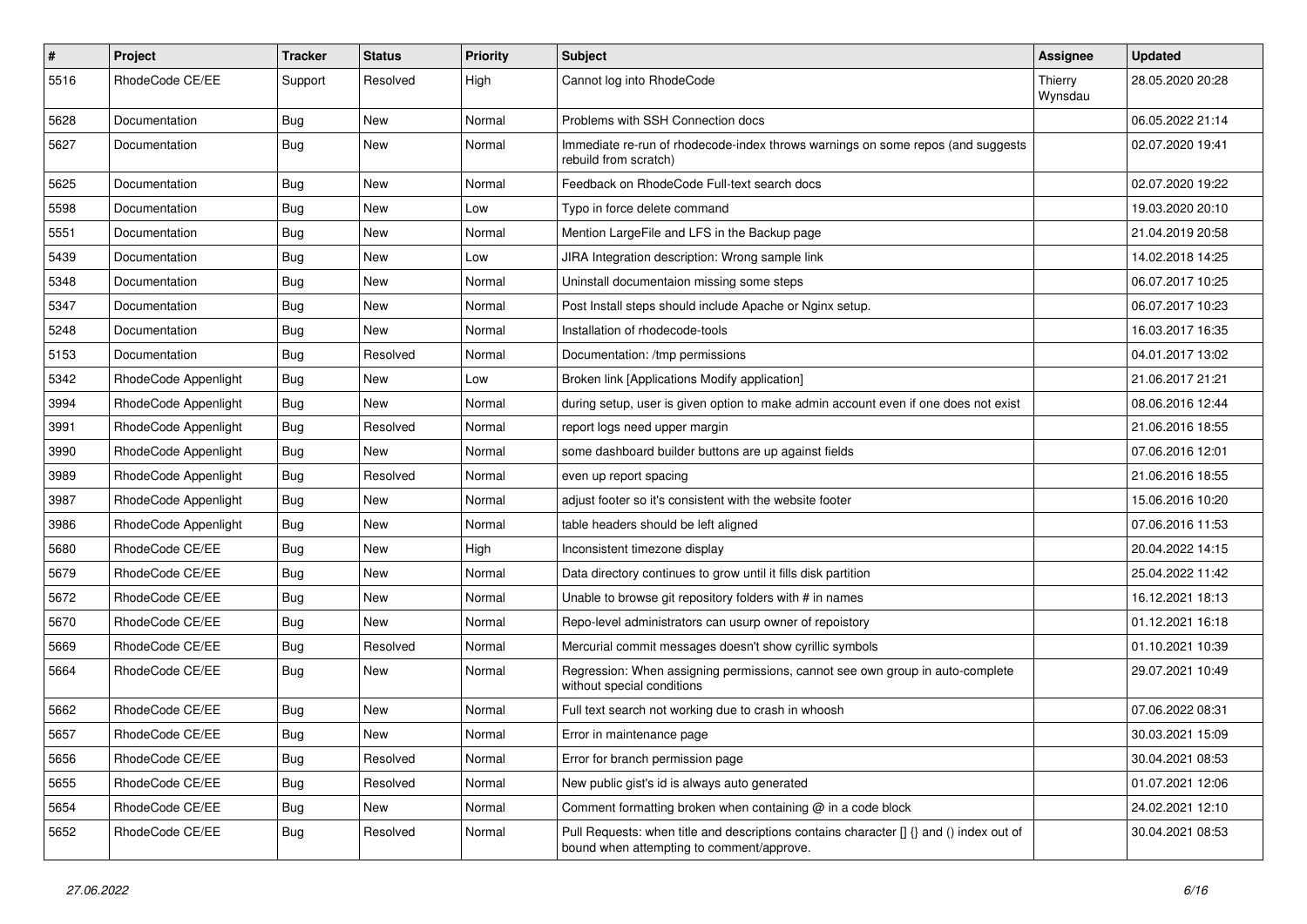| $\pmb{\#}$ | <b>Project</b>  | <b>Tracker</b> | <b>Status</b> | <b>Priority</b> | <b>Subject</b>                                                                                                        | <b>Assignee</b> | <b>Updated</b>   |
|------------|-----------------|----------------|---------------|-----------------|-----------------------------------------------------------------------------------------------------------------------|-----------------|------------------|
| 5651       | RhodeCode CE/EE | Bug            | Resolved      | Normal          | Pull requests can get stuck if the diff is too large (it was created by mistake but we<br>can't open it to delete it) |                 | 30.04.2021 08:53 |
| 5649       | RhodeCode CE/EE | Bug            | New           | Normal          | test-file-upload                                                                                                      |                 | 17.12.2020 23:08 |
| 5645       | RhodeCode CE/EE | <b>Bug</b>     | New           | High            | Rhodecode returns 400 Bad request on huge mercurial repos                                                             |                 | 18.12.2020 06:29 |
| 5644       | RhodeCode CE/EE | Bug            | <b>New</b>    | Normal          | PR inks to comments not working if files are collapsed                                                                |                 | 02.12.2020 10:42 |
| 5636       | RhodeCode CE/EE | <b>Bug</b>     | Resolved      | High            | Remap and Rescan 500 Internal Server Error                                                                            |                 | 30.04.2021 08:53 |
| 5634       | RhodeCode CE/EE | Bug            | Resolved      | Normal          | Quick Search Toolbar bugs out if pull request contains unicode double quote<br>character "                            |                 | 12.10.2020 23:13 |
| 5633       | RhodeCode CE/EE | Bug            | Resolved      | Normal          | Moderately large pull requests fail because inefficient use of reviewer_data_json<br>column in pull requests table    |                 | 12.10.2020 23:13 |
| 5632       | RhodeCode CE/EE | Bug            | New           | Normal          | Missing Parent Folder for Personal Repo lacks proper handling                                                         |                 | 03.08.2020 07:56 |
| 5630       | RhodeCode CE/EE | <b>Bug</b>     | New           | Normal          | Inline comments do not follow the line of code                                                                        |                 | 21.07.2020 11:25 |
| 5629       | RhodeCode CE/EE | Bug            | <b>New</b>    | Normal          | Diff truncated on small files                                                                                         |                 | 21.07.2020 08:58 |
| 5626       | RhodeCode CE/EE | Bug            | New           | Normal          | Whoosh full-text indexing is fully indexing all repos, not recognizing forks                                          |                 | 02.07.2020 19:24 |
| 5624       | RhodeCode CE/EE | Bug            | New           | Normal          | Timeout when trying to test SMTP email configuration                                                                  |                 | 01.07.2020 20:01 |
| 5623       | RhodeCode CE/EE | Bug            | Resolved      | Normal          | Credentials for remote repository URL leaking in Repository Header                                                    |                 | 22.07.2020 00:47 |
| 5622       | RhodeCode CE/EE | Bug            | Resolved      | High            | Upgrade from 4.18.3 to 4.19.3 broke all PRs                                                                           |                 | 28.07.2020 16:44 |
| 5621       | RhodeCode CE/EE | Bug            | Resolved      | Urgent          | $LDAP + User Groups authentication plugin not working after upgrade to 4.19.x$                                        |                 | 15.06.2020 17:56 |
| 5620       | RhodeCode CE/EE | Bug            | Resolved      | Normal          | Regression of mail rendering in Thunderbird                                                                           |                 | 15.06.2020 16:45 |
| 5619       | RhodeCode CE/EE | Bug            | Resolved      | Normal          | Setting Landing Commit to SVN Trunk results in Files tab hitting a 404                                                |                 | 04.06.2020 23:51 |
| 5612       | RhodeCode CE/EE | Bug            | New           | Low             | CPU cores getting maxed out by VCSServer on Repository Size request                                                   |                 | 03.10.2021 23:25 |
| 5605       | RhodeCode CE/EE | <b>Bug</b>     | Resolved      | Normal          | Cannot set subversion compatibility to 1.10                                                                           |                 | 30.03.2020 17:27 |
| 5596       | RhodeCode CE/EE | <b>Bug</b>     | Resolved      | Normal          | Pull Request duplicated after description edit                                                                        |                 | 14.04.2020 13:28 |
| 5594       | RhodeCode CE/EE | Bug            | Resolved      | Normal          | Credentials in Repository Settings for Pull requests are exposed                                                      |                 | 28.05.2020 20:25 |
| 5590       | RhodeCode CE/EE | <b>Bug</b>     | New           | Normal          | Pull Request creation takes 2 minutes                                                                                 |                 | 28.05.2020 20:48 |
| 5588       | RhodeCode CE/EE | Bug            | New           | Normal          | wrong rendering of issue tracker pattern                                                                              |                 | 29.01.2020 11:24 |
| 5575       | RhodeCode CE/EE | <b>Bug</b>     | Resolved      | Low             | Filtering username containing '-' does not work in Admin audit log panel                                              |                 | 20.01.2020 10:04 |
| 5573       | RhodeCode CE/EE | <b>Bug</b>     | Resolved      | Normal          | Wrong notification Base Url for Email-Integrations                                                                    |                 | 16.01.2020 08:53 |
| 5571       | RhodeCode CE/EE | Bug            | Resolved      | Normal          | redmine does not work with firefox any more                                                                           |                 | 25.10.2019 12:38 |
| 5570       | RhodeCode CE/EE | Bug            | New           | Normal          | Remap repositories always fail in RhodeCode community                                                                 |                 | 04.10.2019 14:50 |
| 5569       | RhodeCode CE/EE | Bug            | Resolved      | Normal          | SshWrapper error                                                                                                      |                 | 21.01.2020 02:02 |
| 5567       | RhodeCode CE/EE | <b>Bug</b>     | Resolved      | High            | Error after PR was updated                                                                                            |                 | 20.01.2020 10:04 |
| 5561       | RhodeCode CE/EE | Bug            | Resolved      | Normal          | PR diff doesn't update when target changes                                                                            |                 | 21.05.2020 11:53 |
| 5560       | RhodeCode CE/EE | <b>Bug</b>     | Resolved      | High            | Check all permission API function to flush caches for auth perms                                                      |                 | 08.06.2021 23:56 |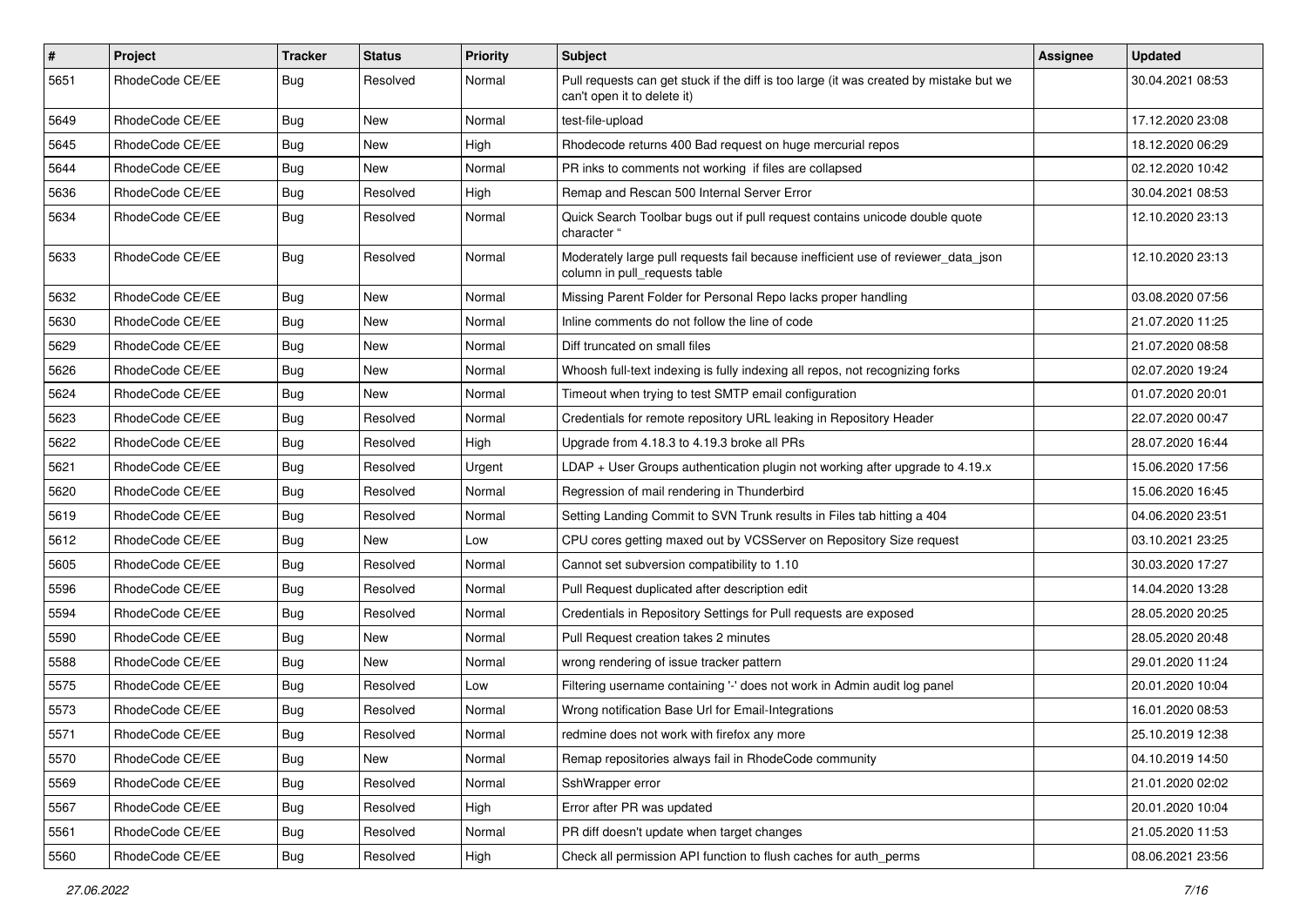| $\pmb{\#}$ | Project         | <b>Tracker</b> | <b>Status</b> | <b>Priority</b> | <b>Subject</b>                                                                                                    | <b>Assignee</b> | <b>Updated</b>   |
|------------|-----------------|----------------|---------------|-----------------|-------------------------------------------------------------------------------------------------------------------|-----------------|------------------|
| 5559       | RhodeCode CE/EE | Bug            | New           | Normal          | Timezone handling issue on repos list                                                                             |                 | 07.07.2019 22:19 |
| 5558       | RhodeCode CE/EE | Bug            | Resolved      | Low             | Commit compare window covers text                                                                                 |                 | 08.07.2019 18:12 |
| 5557       | RhodeCode CE/EE | Bug            | Resolved      | Normal          | Consider removing slashes from the RSS feed names                                                                 |                 | 31.10.2019 19:54 |
| 5556       | RhodeCode CE/EE | Bug            | <b>New</b>    | Normal          | After upgrade RhodeCode Enterprise, pull request via API adds repo owner as<br>default reviewer                   |                 | 01.01.2020 13:09 |
| 5555       | RhodeCode CE/EE | Bug            | Resolved      | Normal          | Making Repository Public does not update the Default User Permissions                                             |                 | 28.05.2020 20:26 |
| 5550       | RhodeCode CE/EE | Bug            | New           | Normal          | 500 Internal Server Error   The server has either erred or is incapable of performing<br>the requested operation. |                 | 18.04.2019 17:12 |
| 5547       | RhodeCode CE/EE | Bug            | <b>New</b>    | Normal          | UI not consistent between Firefox and Chrome                                                                      |                 | 01.03.2019 23:35 |
| 5545       | RhodeCode CE/EE | Bug            | New           | Normal          | Merge commit to contain the username/reponame of the origin                                                       |                 | 28.02.2019 13:46 |
| 5540       | RhodeCode CE/EE | <b>Bug</b>     | New           | Normal          | Rhode Code 4.15.2 VCS Caching(?) behaviour                                                                        |                 | 25.02.2019 17:01 |
| 5538       | RhodeCode CE/EE | Bug            | <b>New</b>    | Normal          | internal server error (UnicodeDecodeError) during rhodecode-index request                                         |                 | 20.02.2019 14:43 |
| 5530       | RhodeCode CE/EE | Bug            | Resolved      | Normal          | Email integration has incorrect url                                                                               |                 | 09.02.2019 10:33 |
| 5528       | RhodeCode CE/EE | Bug            | Resolved      | High            | Empty Unicode file causes the PR to return HTTP 500                                                               |                 | 28.02.2019 13:52 |
| 5524       | RhodeCode CE/EE | Bug            | <b>New</b>    | High            | Cannot log into RhodeCode anymore                                                                                 |                 | 15.01.2019 17:08 |
| 5522       | RhodeCode CE/EE | <b>Bug</b>     | Resolved      | Low             | vcsserver fails when url contains extra "/"                                                                       |                 | 28.02.2019 13:52 |
| 5521       | RhodeCode CE/EE | <b>Bug</b>     | Resolved      | Normal          | Proxing SVN http requests does not work when using prefix for rhodecode.                                          |                 | 28.02.2019 13:52 |
| 5519       | RhodeCode CE/EE | Bug            | New           | High            | User unable to fork the repo despite setting Repository Forking to Disabled                                       |                 | 11.12.2018 22:21 |
| 5518       | RhodeCode CE/EE | Bug            | Resolved      | Normal          | Zero-sized files in /rhodecode/config/rcextensions/examples                                                       |                 | 21.01.2020 02:18 |
| 5517       | RhodeCode CE/EE | Bug            | Resolved      | Urgent          | Problem with upgrading to Community-4.15                                                                          |                 | 11.12.2018 06:32 |
| 5515       | RhodeCode CE/EE | Bug            | Resolved      | Normal          | PR default reviewer is incorrect                                                                                  |                 | 28.02.2019 13:52 |
| 5513       | RhodeCode CE/EE | Bug            | Resolved      | High            | Gist: GitHub flavoured markdown gist creation fails                                                               |                 | 07.07.2019 22:21 |
| 5512       | RhodeCode CE/EE | Bug            | <b>New</b>    | Normal          | Show commit phase in summary view                                                                                 |                 | 09.11.2018 21:37 |
| 5510       | RhodeCode CE/EE | Bug            | <b>New</b>    | High            | AssertionError: unexpected parameters: user_agent & hook_type                                                     |                 | 31.07.2021 11:14 |
| 5509       | RhodeCode CE/EE | <b>Bug</b>     | <b>New</b>    | Normal          | Remove `!important attributes` from UI elements                                                                   |                 | 07.12.2018 07:40 |
| 5507       | RhodeCode CE/EE | Bug            | Resolved      | Normal          | Markdown rendering needs improvement                                                                              |                 | 15.08.2019 15:40 |
| 5506       | RhodeCode CE/EE | Bug            | New           | Normal          | Web UI fonts are not looking good and is difficult to read for people with low vision                             |                 | 26.10.2018 09:38 |
| 5505       | RhodeCode CE/EE | Bug            | Resolved      | Normal          | Notification emails from RhodeCode is garbled in Outlook 2016 web client                                          |                 | 07.12.2018 09:49 |
| 5502       | RhodeCode CE/EE | <b>Bug</b>     | Resolved      | High            | 500 error when using multiple custom branch permissions                                                           |                 | 07.12.2018 09:49 |
| 5500       | RhodeCode CE/EE | Bug            | New           | Normal          | How to enable/set "RC_SKIP_HOOKS" to disable svn hooks?                                                           |                 | 02.10.2018 07:45 |
| 5494       | RhodeCode CE/EE | <b>Bug</b>     | <b>New</b>    | Normal          | rccontrol's python package management causes slow VCS SSH                                                         |                 | 02.04.2019 11:56 |
| 5492       | RhodeCode CE/EE | Bug            | New           | Normal          | VCSServer + SVN 1.10                                                                                              |                 | 26.07.2018 15:01 |
| 5490       | RhodeCode CE/EE | <b>Bug</b>     | Resolved      | Normal          | Changes to repo group permissions via API are not audit logged                                                    |                 | 28.02.2019 13:52 |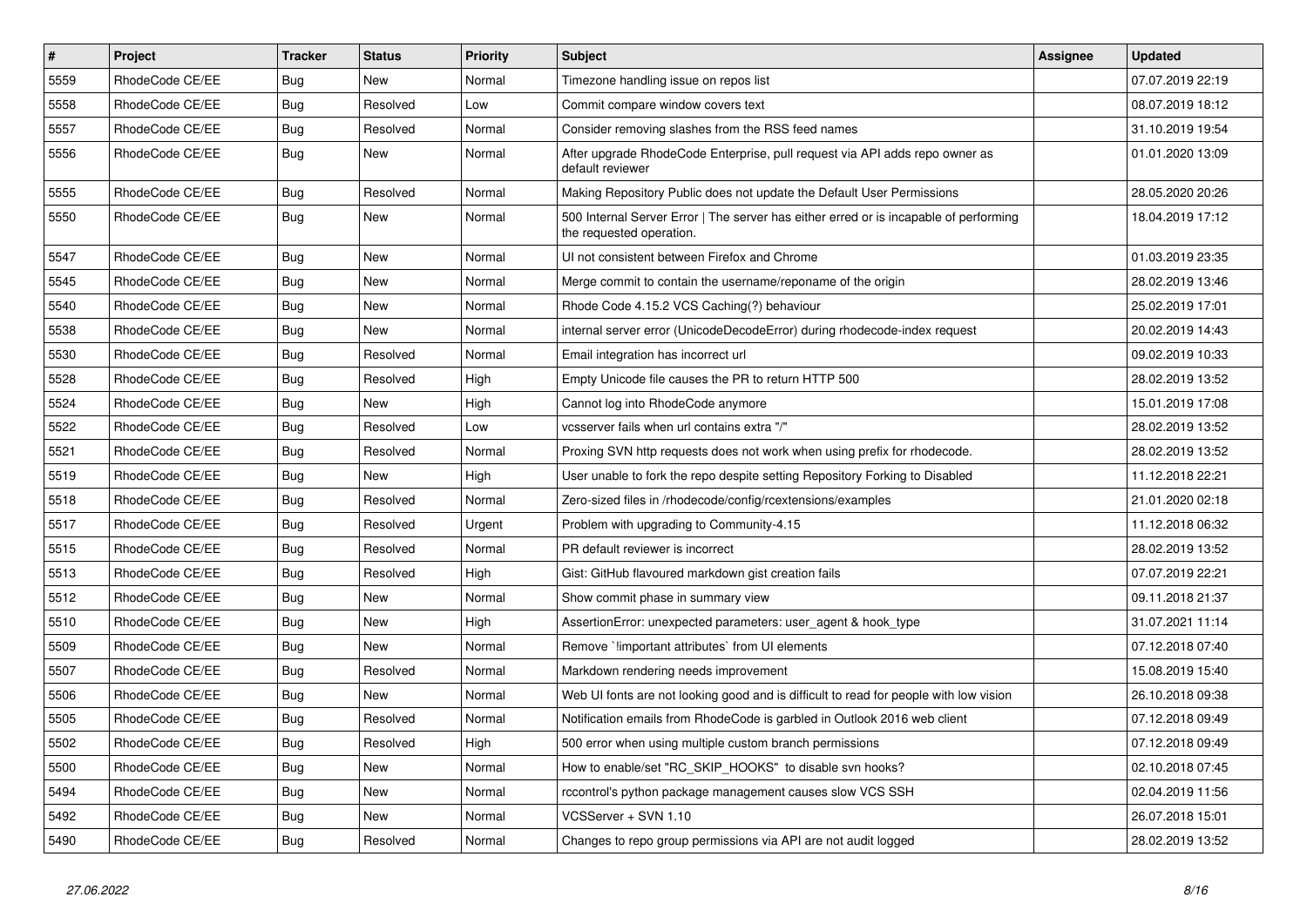| $\pmb{\#}$ | Project         | <b>Tracker</b> | <b>Status</b> | <b>Priority</b> | <b>Subject</b>                                                                                                                                                                       | <b>Assignee</b> | <b>Updated</b>   |
|------------|-----------------|----------------|---------------|-----------------|--------------------------------------------------------------------------------------------------------------------------------------------------------------------------------------|-----------------|------------------|
| 5489       | RhodeCode CE/EE | Bug            | Resolved      | High            | grant_user_permission_to_repo_group API call fails to set permissions on child<br>repos                                                                                              |                 | 11.07.2018 09:57 |
| 5482       | RhodeCode CE/EE | Bug            | Resolved      | Normal          | Changing a repo's 'Remote pull uri' in its Settings fails with 'No repo type specified'                                                                                              |                 | 31.10.2018 08:37 |
| 5475       | RhodeCode CE/EE | Bug            | New           | Normal          | Unable to locate user in OpenLDAP directory via Idaps                                                                                                                                |                 | 08.06.2018 20:06 |
| 5471       | RhodeCode CE/EE | Bug            | New           | Normal          | Webhook integration failing: need more than 3 values to unpack                                                                                                                       |                 | 01.06.2018 02:26 |
| 5462       | RhodeCode CE/EE | Bug            | <b>New</b>    | Normal          | create repo api fails with celery enabled                                                                                                                                            |                 | 10.07.2018 17:49 |
| 5461       | RhodeCode CE/EE | Bug            | Resolved      | Normal          | Changes to user group permissions via API are not audit logged                                                                                                                       |                 | 30.08.2018 09:47 |
| 5460       | RhodeCode CE/EE | Bug            | New           | Low             | Repo creation stuck when remote clone returns partial http code 500                                                                                                                  |                 | 06.07.2018 19:14 |
| 5457       | RhodeCode CE/EE | Bug            | Resolved      | Normal          | Internal server error on full-text search settings page with Elasticsearch                                                                                                           |                 | 16.04.2018 09:08 |
| 5444       | RhodeCode CE/EE | Bug            | Resolved      | Normal          | Error while creating a pull request on a Mercurial repository                                                                                                                        |                 | 17.04.2018 22:29 |
| 5436       | RhodeCode CE/EE | Bug            | Resolved      | High            | Unable To Open Pull Request in 4.11.2                                                                                                                                                |                 | 14.02.2018 11:14 |
| 5434       | RhodeCode CE/EE | Bug            | Resolved      | Immediate       | Locale problem                                                                                                                                                                       |                 | 01.10.2021 09:51 |
| 5433       | RhodeCode CE/EE | Bug            | Resolved      | High            | RhodeCode Community 4.11 doesn't handle HG largefiles extension                                                                                                                      |                 | 01.02.2018 20:08 |
| 5414       | RhodeCode CE/EE | Bug            | New           | High            | When Opening New Pull Request, Target Revision Default Is Undesireable                                                                                                               |                 | 11.04.2018 23:20 |
| 5412       | RhodeCode CE/EE | Bug            | Resolved      | Normal          | Webhook for "pullrequest commented" event returns incomplete data                                                                                                                    |                 | 27.02.2018 18:00 |
| 5410       | RhodeCode CE/EE | Bug            | New           | Normal          | After converting to CE, we get the following error when trying to view some repos in<br>the UI: "UnicodeDecodeError: 'ascii' codec can't decode byte" (full error in<br>Description) |                 | 25.01.2018 20:45 |
| 5406       | RhodeCode CE/EE | Bug            | New           | Normal          | <b>Installer Fails</b>                                                                                                                                                               |                 | 01.12.2017 11:52 |
| 5405       | RhodeCode CE/EE | Bug            | New           | Normal          | Add repository from UI leads to HTTP/404                                                                                                                                             |                 | 28.11.2017 11:39 |
| 5399       | RhodeCode CE/EE | Bug            | In Progress   | High            | Issues with Git LFS integration                                                                                                                                                      |                 | 07.07.2019 22:21 |
| 5381       | RhodeCode CE/EE | Bug            | Resolved      | Normal          | Email integration changeset links invalid                                                                                                                                            |                 | 06.09.2017 12:29 |
| 5380       | RhodeCode CE/EE | <b>Bug</b>     | Resolved      | Normal          | repo commits pageintion error                                                                                                                                                        |                 | 06.09.2017 19:16 |
| 5379       | RhodeCode CE/EE | Bug            | Resolved      | Normal          | Journal RSS feed errors                                                                                                                                                              |                 | 01.09.2017 16:40 |
| 5376       | RhodeCode CE/EE | <b>Bug</b>     | Resolved      | Normal          | error: pretxnchangegroup.acl hook failed: acl: user "" denied on branch "default"                                                                                                    |                 | 16.08.2017 19:45 |
| 5371       | RhodeCode CE/EE | Bug            | <b>New</b>    | Normal          | Comment times in Pull Requests are off by 1 day                                                                                                                                      |                 | 10.04.2018 15:11 |
| 5337       | RhodeCode CE/EE | Bug            | Resolved      | Normal          | Possible memory leak after few Git Pull Requests                                                                                                                                     |                 | 08.08.2017 13:08 |
| 5304       | RhodeCode CE/EE | Bug            | Resolved      | Normal          | Email template not correct                                                                                                                                                           |                 | 31.10.2018 08:36 |
| 5297       | RhodeCode CE/EE | Bug            | Resolved      | Normal          | Locale fails on a SuSE system                                                                                                                                                        |                 | 31.10.2018 08:36 |
| 5277       | RhodeCode CE/EE | Bug            | Resolved      | Normal          | table id=user list table - Ajax error                                                                                                                                                |                 | 13.04.2017 01:04 |
| 5266       | RhodeCode CE/EE | Bug            | Resolved      | Normal          | Validate if changes in target branches get's propagated on Pull request updates                                                                                                      |                 | 05.04.2017 18:10 |
| 5259       | RhodeCode CE/EE | Bug            | Resolved      | Normal          | user-journal storage changes                                                                                                                                                         |                 | 12.04.2017 00:04 |
| 5227       | RhodeCode CE/EE | Bug            | New           | Normal          | 400 during a svn checkout, file with special chars                                                                                                                                   |                 | 23.02.2017 17:43 |
| 5218       | RhodeCode CE/EE | <b>Bug</b>     | New           | Normal          | 500 when forking repository, when using special chars in password.                                                                                                                   |                 | 19.02.2017 21:46 |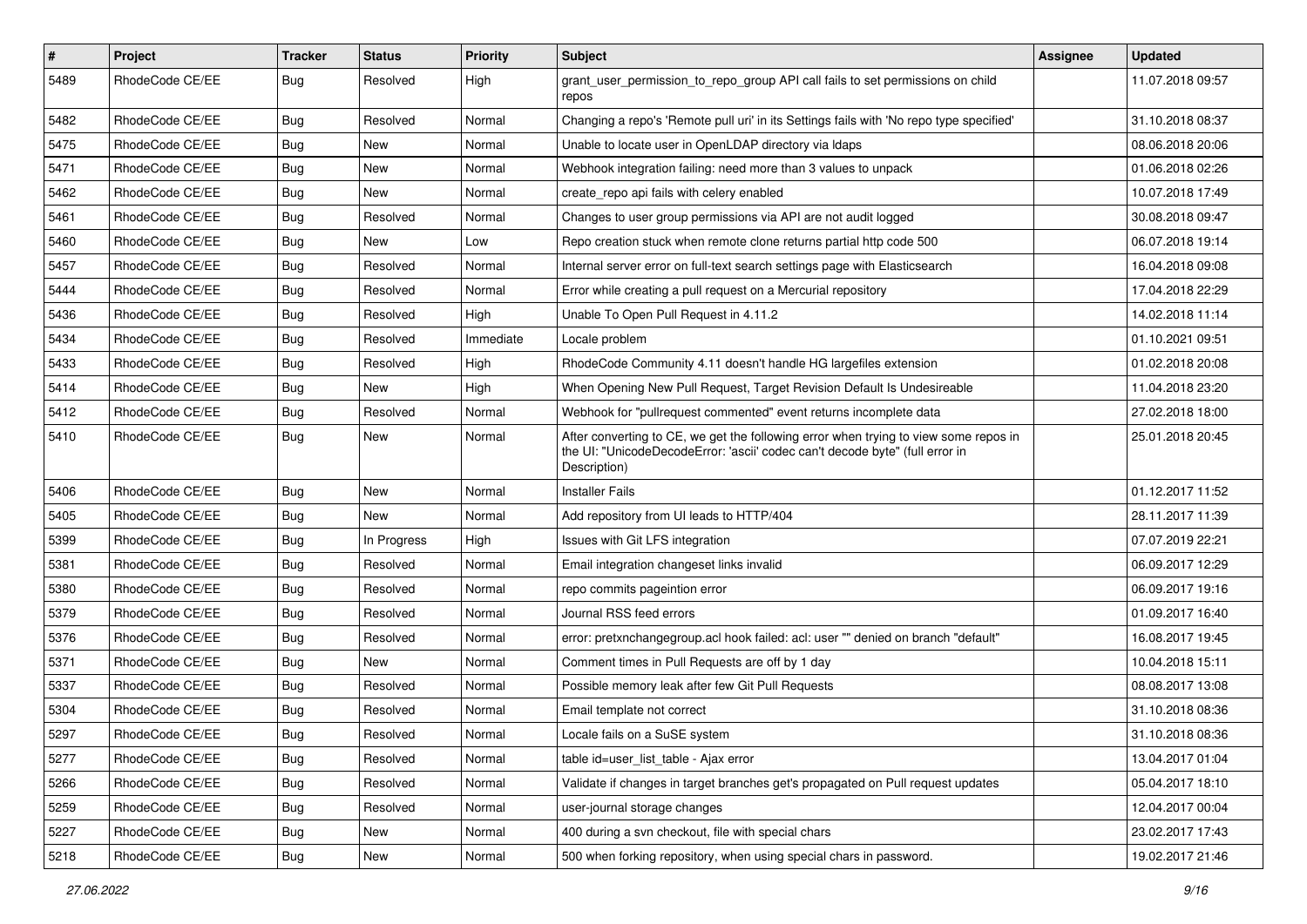| $\vert$ # | Project         | <b>Tracker</b> | <b>Status</b> | <b>Priority</b> | Subject                                                                                                            | <b>Assignee</b> | <b>Updated</b>   |
|-----------|-----------------|----------------|---------------|-----------------|--------------------------------------------------------------------------------------------------------------------|-----------------|------------------|
| 5213      | RhodeCode CE/EE | Bug            | Resolved      | Normal          | Fixing Apache Proxy timeout issues                                                                                 |                 | 14.02.2017 09:44 |
| 5210      | RhodeCode CE/EE | Bug            | Resolved      | Normal          | webook problems                                                                                                    |                 | 13.02.2017 19:43 |
| 5164      | RhodeCode CE/EE | Bug            | Resolved      | Normal          | non-web calls are leaking session objects                                                                          |                 | 13.01.2017 01:30 |
| 4676      | RhodeCode CE/EE | Bug            | Resolved      | Normal          | Some admin passwords can make installation fail                                                                    |                 | 16.12.2016 16:16 |
| 4675      | RhodeCode CE/EE | Bug            | Resolved      | Normal          | Disk free inodes are displayed incorrectly                                                                         |                 | 13.12.2016 22:41 |
| 4306      | RhodeCode CE/EE | Bug            | Resolved      | Normal          | Issue to push file with character # on a SVN                                                                       |                 | 03.04.2017 16:44 |
| 4304      | RhodeCode CE/EE | Bug            | Resolved      | High            | Search: Internal Server Error                                                                                      |                 | 26.11.2016 16:26 |
| 4285      | RhodeCode CE/EE | <b>Bug</b>     | New           | Normal          | Intermittent error while trying to create or fork a repository                                                     |                 | 17.10.2016 22:42 |
| 4274      | RhodeCode CE/EE | Bug            | Resolved      | Normal          | 500 error when push big objects                                                                                    |                 | 13.02.2017 19:53 |
| 4266      | RhodeCode CE/EE | Bug            | Resolved      | Normal          | Error 500 on integrations page after setting up Webhook                                                            |                 | 17.10.2016 15:35 |
| 4255      | RhodeCode CE/EE | Bug            | New           | Normal          | [translation, i18n] translation not being applied to integrations pages                                            |                 | 30.09.2016 15:56 |
| 4206      | RhodeCode CE/EE | <b>Bug</b>     | Resolved      | High            | Error creating SVN groups                                                                                          |                 | 15.09.2016 13:24 |
| 4190      | RhodeCode CE/EE | Bug            | <b>New</b>    | Normal          | [tests] fix or remove rst xss inline test                                                                          |                 | 22.08.2016 12:15 |
| 4189      | RhodeCode CE/EE | Bug            | New           | Normal          | [tests, git] count of commit ids is different for git than hg when comparing remote                                |                 | 22.08.2016 12:34 |
| 4188      | RhodeCode CE/EE | Bug            | <b>New</b>    | Normal          | [tests, svn] changeset tests produce different results for svn                                                     |                 | 22.08.2016 09:54 |
| 4166      | RhodeCode CE/EE | Bug            | Resolved      | Urgent          | [ce] Rhodecode crashing after MySQL error                                                                          |                 | 23.08.2016 23:35 |
| 4154      | RhodeCode CE/EE | Bug            | New           | Low             | [ce, ee] user register via github captcha                                                                          |                 | 05.08.2016 22:51 |
| 4116      | RhodeCode CE/EE | Bug            | <b>New</b>    | High            | [ee] Starting EE or running paster commands like setup-rhodecode does not work<br>without setting LC_ALL properly. |                 | 18.08.2016 21:03 |
| 4109      | RhodeCode CE/EE | Bug            | <b>New</b>    | Normal          | [files] The "switch to commit" widget is broken after using browser back button                                    |                 | 17.04.2018 21:50 |
| 4090      | RhodeCode CE/EE | Bug            | Resolved      | Normal          | test ticket                                                                                                        |                 | 09.03.2021 20:39 |
| 4089      | RhodeCode CE/EE | Bug            | Resolved      | Normal          | svn repository does not exist                                                                                      |                 | 12.06.2018 12:29 |
| 4040      | RhodeCode CE/EE | Bug            | <b>New</b>    | Low             | [ce, ee] logout when logged out causes 403 Cross-site request forgery detected                                     |                 | 23.06.2016 13:40 |
| 3963      | RhodeCode CE/EE | Bug            | New           | Normal          | [ce] Getting a newly added repo via remap/rescan via api gives no data                                             |                 | 27.05.2016 05:02 |
| 3956      | RhodeCode CE/EE | <b>Bug</b>     | New           | Normal          | [ce] - svn commit with all 'None' properties (author, message, etc.)                                               |                 | 23.05.2016 17:22 |
| 3939      | RhodeCode CE/EE | Bug            | <b>New</b>    | Normal          | [ux] changelog filter blank after going back in browser                                                            |                 | 18.05.2016 14:50 |
| 3923      | RhodeCode CE/EE | Bug            | New           | Normal          | odd exception on running internal-code                                                                             |                 | 09.08.2016 10:54 |
| 3922      | RhodeCode CE/EE | <b>Bug</b>     | New           | Normal          | syn backend returns different diff to git/hg backends                                                              |                 | 11.05.2016 14:29 |
| 3615      | RhodeCode CE/EE | Bug            | New           | Low             | (OperationalError) too many SQL variables on admin journal page                                                    |                 | 06.05.2016 11:45 |
| 3555      | RhodeCode CE/EE | <b>Bug</b>     | Resolved      | Normal          | Then disabled repo location change the panel should explicitly state that it's disabled                            |                 | 25.04.2016 10:34 |
| 3441      | RhodeCode CE/EE | <b>Bug</b>     | New           | Normal          | [ux] clicking on line in file view scrolls to that line                                                            |                 | 05.04.2016 13:35 |
| 3382      | RhodeCode CE/EE | <b>Bug</b>     | New           | Normal          | download superrepo with subrepos                                                                                   |                 | 25.03.2016 01:30 |
| 3357      | RhodeCode CE/EE | <b>Bug</b>     | Resolved      | Normal          | switch to sometimes fails to load files metadata                                                                   |                 | 30.03.2016 10:56 |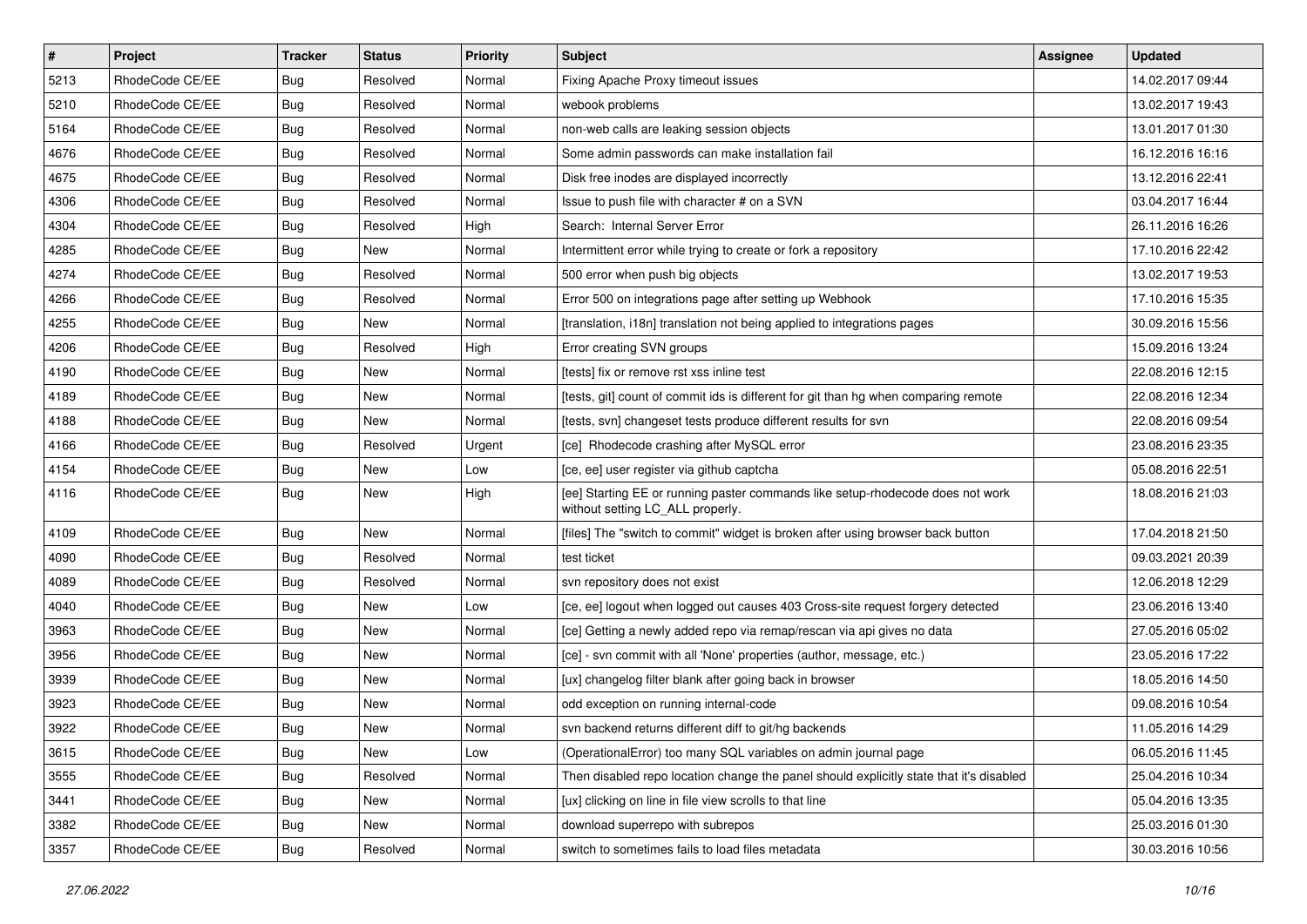| $\pmb{\#}$ | Project                | <b>Tracker</b> | <b>Status</b> | Priority | <b>Subject</b>                                                            | Assignee | <b>Updated</b>   |
|------------|------------------------|----------------|---------------|----------|---------------------------------------------------------------------------|----------|------------------|
| 3351       | RhodeCode CE/EE        | <b>Bug</b>     | New           | Normal   | Duplicate IP whitelist entry shows error flash                            |          | 21.03.2016 15:54 |
| 3334       | RhodeCode CE/EE        | Bug            | New           | Normal   | Attempt to edit .coveragerc through the online file editor                |          | 17.03.2016 13:49 |
| 3250       | RhodeCode CE/EE        | Bug            | New           | Normal   | Posting a comment message is very slow !                                  |          | 17.03.2016 12:57 |
| 3022       | RhodeCode CE/EE        | <b>Bug</b>     | New           | Normal   | SVN support with repositories groups                                      |          | 26.07.2016 18:25 |
| 2264       | RhodeCode CE/EE        | Bug            | Resolved      | Normal   | New user password change doesn't actually require a password change.      |          | 12.08.2016 16:01 |
| 1404       | RhodeCode CE/EE        | <b>Bug</b>     | Resolved      | Normal   | clone of really huge git repo (4gb) causes pyro to explode                |          | 07.02.2017 14:52 |
| 5535       | RhodeCode Control      | <b>Bug</b>     | New           | Normal   | improper rollback on upgrade failure                                      |          | 09.02.2019 21:12 |
| 5501       | RhodeCode Control      | Bug            | New           | Normal   | rccontrol throwing rccontrol.lib.exceptions.SupervisorFailedToStart       |          | 19.05.2022 19:32 |
| 5531       | <b>RhodeCode Tools</b> | <b>Bug</b>     | New           | Normal   | rhodecode-index: default cli opts overwrite given mapping file            |          | 17.07.2020 17:36 |
| 5450       | RhodeCode Tools        | <b>Bug</b>     | New           | Normal   | rhodecode-api get_license_info no longer works                            |          | 17.07.2018 15:01 |
| 4220       | RhodeCode Appenlight   | Feature        | New           | Low      | Search params allow sorting of result.                                    |          | 06.09.2016 16:33 |
| 4071       | RhodeCode Appenlight   | Feature        | New           | Normal   | Allow for easy out-out of assigned permissions                            |          | 05.07.2016 10:14 |
| 4064       | RhodeCode Appenlight   | Feature        | New           | Normal   | Create a multiple action feature for Reports and Logs lists               |          | 30.06.2016 15:18 |
| 4063       | RhodeCode Appenlight   | Feature        | New           | Normal   | add option to specify custom value in dashboard select                    |          | 30.06.2016 15:17 |
| 4062       | RhodeCode Appenlight   | Feature        | New           | Normal   | A way to see browser breakdown for an error                               |          | 30.06.2016 15:16 |
| 4061       | RhodeCode Appenlight   | Feature        | New           | Normal   | Timezone for applications                                                 |          | 30.06.2016 15:16 |
| 4060       | RhodeCode Appenlight   | Feature        | New           | Normal   | Replayable requests                                                       |          | 30.06.2016 15:15 |
| 4059       | RhodeCode Appenlight   | Feature        | <b>New</b>    | Normal   | Server Monitoring                                                         |          | 30.06.2016 15:15 |
| 4057       | RhodeCode Appenlight   | Feature        | New           | Normal   | Negation option for search filter                                         |          | 30.06.2016 15:12 |
| 4056       | RhodeCode Appenlight   | Feature        | New           | Normal   | Optionally allow to filter graphs per machine in dashboard                |          | 30.06.2016 15:12 |
| 4017       | RhodeCode Appenlight   | Feature        | New           | Low      | application logos need help                                               |          | 14.06.2016 11:52 |
| 5643       | RhodeCode CE/EE        | Feature        | Resolved      | Low      | jump to bottom of review                                                  |          | 30.04.2021 08:53 |
| 5642       | RhodeCode CE/EE        | Feature        | Resolved      | Normal   | pull request version column in commit list                                |          | 30.04.2021 08:53 |
| 5641       | RhodeCode CE/EE        | Feature        | New           | Normal   | "Add draft" / (x) button usability                                        |          | 30.11.2020 20:53 |
| 5638       | RhodeCode CE/EE        | Feature        | New           | Normal   | Add "Copy full url path" button                                           |          | 05.02.2021 20:23 |
| 5637       | RhodeCode CE/EE        | Feature        | New           | Normal   | Clone URL templates - add per repository/namespace                        |          | 29.10.2020 09:38 |
| 5635       | RhodeCode CE/EE        | Feature        | Resolved      | Normal   | Remember column sorted by of the "Pull Requests You Participate In" table |          | 30.11.2020 22:30 |
| 5631       | RhodeCode CE/EE        | Feature        | New           | Normal   | Change target of PR                                                       |          | 31.07.2020 17:05 |
| 5617       | RhodeCode CE/EE        | Feature        | New           | Normal   | Allow PRs to non-head bookmarks                                           |          | 20.05.2020 12:25 |
| 5614       | RhodeCode CE/EE        | Feature        | Resolved      | Normal   | Show context function name in hg diffs                                    |          | 23.04.2020 13:43 |
| 5613       | RhodeCode CE/EE        | Feature        | New           | Low      | Feature Request: Issue tracker link in new tab/window                     |          | 03.10.2021 23:25 |
| 5611       | RhodeCode CE/EE        | Feature        | Resolved      | Normal   | Add information "is the pull request up to date?" in the PR page          |          | 03.10.2021 23:24 |
| 5603       | RhodeCode CE/EE        | Feature        | Resolved      | Normal   | Code search - highlight matching search terms                             |          | 30.03.2020 11:16 |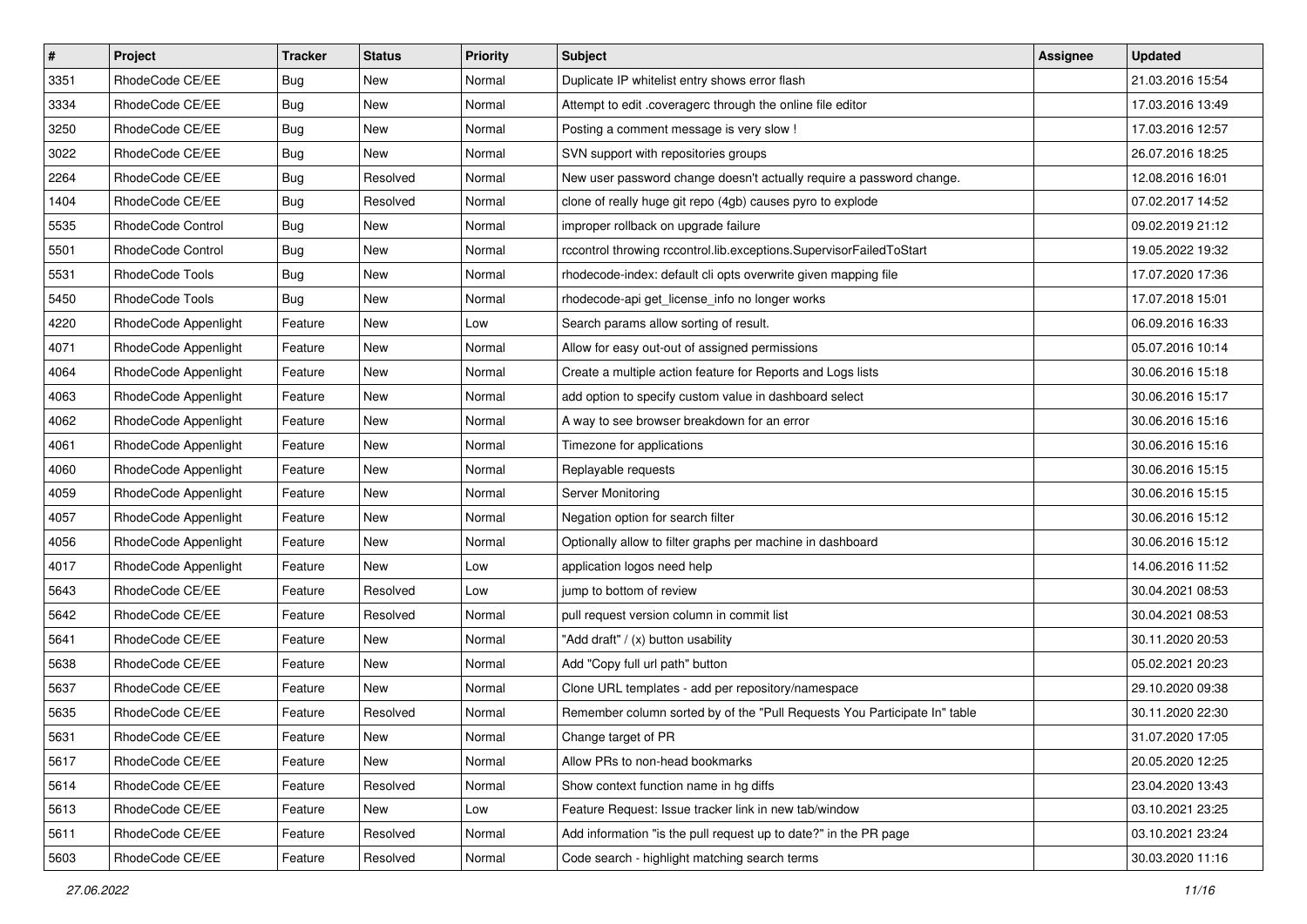| $\vert$ # | Project         | <b>Tracker</b> | <b>Status</b> | <b>Priority</b> | <b>Subject</b>                                                                                  | <b>Assignee</b> | <b>Updated</b>   |
|-----------|-----------------|----------------|---------------|-----------------|-------------------------------------------------------------------------------------------------|-----------------|------------------|
| 5601      | RhodeCode CE/EE | Feature        | Resolved      | Normal          | Default navigation should be by branch name not commit id                                       |                 | 04.06.2020 23:51 |
| 5600      | RhodeCode CE/EE | Feature        | <b>New</b>    | Normal          | Change default repository landing page                                                          |                 | 27.01.2021 01:04 |
| 5595      | RhodeCode CE/EE | Feature        | New           | Normal          | Group code review mail notification                                                             |                 | 03.03.2020 10:17 |
| 5586      | RhodeCode CE/EE | Feature        | New           | Normal          | @mention should be a link                                                                       |                 | 29.01.2020 11:46 |
| 5585      | RhodeCode CE/EE | Feature        | Resolved      | Normal          | Minimize downtime on rccontrol upgrade                                                          |                 | 27.03.2020 09:45 |
| 5584      | RhodeCode CE/EE | Feature        | New           | Normal          | "update pull request link" message on vcs client                                                |                 | 23.01.2020 10:32 |
| 5583      | RhodeCode CE/EE | Feature        | Resolved      | Normal          | rcextensions hook for pull request comment                                                      |                 | 23.04.2020 13:42 |
| 5574      | RhodeCode CE/EE | Feature        | Resolved      | Normal          | hg: Information for external hooks                                                              |                 | 30.07.2020 15:40 |
| 5552      | RhodeCode CE/EE | Feature        | New           | High            | PR dependency across repos                                                                      |                 | 22.06.2019 01:15 |
| 5543      | RhodeCode CE/EE | Feature        | New           | Normal          | Repo API should have equivalent get_repo_audit_logs() to User API call<br>get_user_audit_logs() |                 | 26.02.2019 12:22 |
| 5536      | RhodeCode CE/EE | Feature        | Resolved      | Low             | Ability to disable server-side SSH key generation                                               |                 | 28.02.2019 13:52 |
| 5520      | RhodeCode CE/EE | Feature        | Resolved      | Normal          | Show the head commits shas when the merge is prevented due to multiple heads                    |                 | 28.02.2019 13:52 |
| 5511      | RhodeCode CE/EE | Feature        | New           | Normal          | New feature to synchronize the fork with the remote repo from the summary page                  |                 | 13.11.2018 01:23 |
| 5504      | RhodeCode CE/EE | Feature        | New           | Normal          | Buttons to copy commit hash and to expand the commit message in the repo<br>summary view        |                 | 26.10.2018 00:59 |
| 5469      | RhodeCode CE/EE | Feature        | Resolved      | Normal          | elastisearch > 2.x not supported?                                                               |                 | 21.01.2020 02:19 |
| 5396      | RhodeCode CE/EE | Feature        | Resolved      | Normal          | Merge state with shadow repo should be created during pull request                              |                 | 12.10.2017 21:57 |
| 5321      | RhodeCode CE/EE | Feature        | Resolved      | Normal          | Audit logs                                                                                      |                 | 21.06.2017 12:49 |
| 5316      | RhodeCode CE/EE | Feature        | In Progress   | Normal          | UI should provide checkout URL for a SVN path                                                   |                 | 06.11.2017 21:59 |
| 5289      | RhodeCode CE/EE | Feature        | New           | High            | Ability to Upload/Replace a file using the UI                                                   |                 | 22.09.2017 10:29 |
| 5278      | RhodeCode CE/EE | Feature        | New           | Normal          | Require support for git repositories of the form git://                                         |                 | 13.04.2017 15:20 |
| 5273      | RhodeCode CE/EE | Feature        | New           | Normal          | Comment status                                                                                  |                 | 07.04.2017 13:10 |
| 5272      | RhodeCode CE/EE | Feature        | Resolved      | Normal          | Pull Request checklist                                                                          |                 | 21.01.2020 02:09 |
| 5271      | RhodeCode CE/EE | Feature        | New           | Normal          | Private comments                                                                                |                 | 07.04.2017 12:01 |
| 5256      | RhodeCode CE/EE | Feature        | New           | Normal          | Last repository access time.                                                                    |                 | 23.03.2017 16:34 |
| 5187      | RhodeCode CE/EE | Feature        | Resolved      | Normal          | changelog dynamic loading of commits                                                            |                 | 12.06.2018 12:31 |
| 4301      | RhodeCode CE/EE | Feature        | New           | Normal          | [API] toggle force_password_reset in api for Idap users                                         |                 | 28.10.2016 15:43 |
| 4272      | RhodeCode CE/EE | Feature        | New           | Normal          | Better SPAM protection                                                                          |                 | 12.10.2016 11:14 |
| 4226      | RhodeCode CE/EE | Feature        | New           | Normal          | [settings, system info] add VCS and Channelstream status to System Info                         |                 | 14.09.2016 16:45 |
| 4222      | RhodeCode CE/EE | Feature        | New           | Normal          | Configurable detection of READMEs                                                               |                 | 09.09.2016 10:05 |
| 4207      | RhodeCode CE/EE | Feature        | Resolved      | Normal          | Support for obsolescence markers in changelog UI                                                |                 | 19.05.2017 16:14 |
| 4192      | RhodeCode CE/EE | Feature        | Resolved      | Normal          | [ce, ee] slack/hipchat integrations group commits by branch pushed                              |                 | 09.09.2016 19:01 |
| 4191      | RhodeCode CE/EE | Feature        | New           | Normal          | Add custom Image logo option to header                                                          |                 | 22.08.2016 14:49 |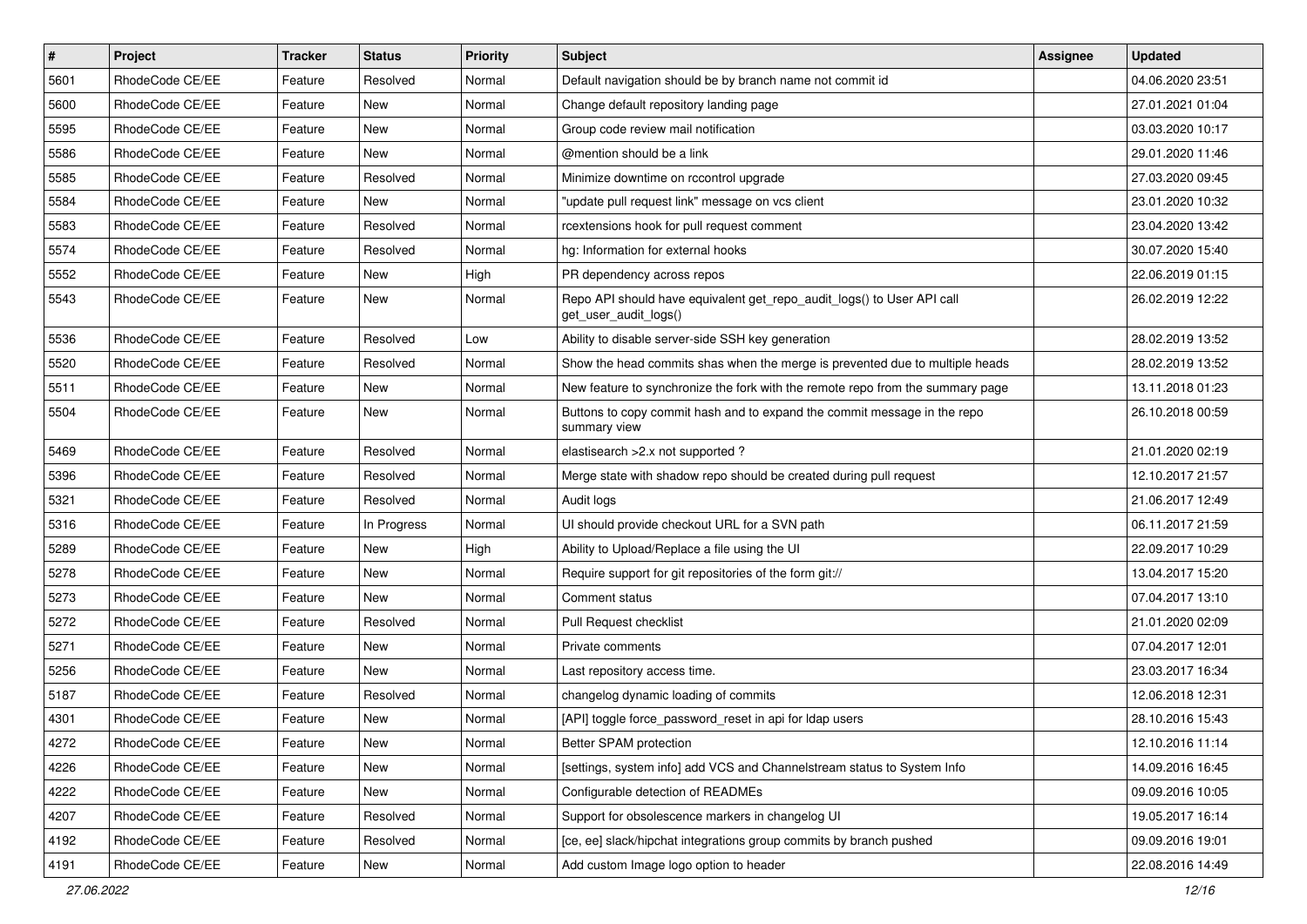| $\sharp$ | Project           | <b>Tracker</b> | <b>Status</b> | Priority | <b>Subject</b>                                                                                   | Assignee | <b>Updated</b>   |
|----------|-------------------|----------------|---------------|----------|--------------------------------------------------------------------------------------------------|----------|------------------|
| 4182     | RhodeCode CE/EE   | Feature        | New           | Normal   | add direct link from notification to corresponding PR                                            |          | 19.08.2016 12:35 |
| 4144     | RhodeCode CE/EE   | Feature        | New           | Normal   | [ux] improve enable/disable of notifications                                                     |          | 02.08.2016 17:19 |
| 4044     | RhodeCode CE/EE   | Feature        | Resolved      | Normal   | <b>Branch permissions</b>                                                                        |          | 30.08.2018 09:48 |
| 3999     | RhodeCode CE/EE   | Feature        | Resolved      | Normal   | Add `send account information` to user creation page                                             |          | 28.06.2016 15:22 |
| 3981     | RhodeCode CE/EE   | Feature        | Resolved      | Normal   | Add cloud hosting like Gitlab, GitHub                                                            |          | 02.03.2020 09:14 |
| 3980     | RhodeCode CE/EE   | Feature        | New           | Normal   | Add CI engine                                                                                    |          | 05.06.2016 21:32 |
| 3979     | RhodeCode CE/EE   | Feature        | New           | Normal   | Add kanban board                                                                                 |          | 05.06.2016 21:20 |
| 3978     | RhodeCode CE/EE   | Feature        | <b>New</b>    | Normal   | Add bug tracker                                                                                  |          | 05.06.2016 21:20 |
| 3977     | RhodeCode CE/EE   | Feature        | <b>New</b>    | Normal   | Wiki                                                                                             |          | 05.06.2016 21:11 |
| 3486     | RhodeCode CE/EE   | Feature        | <b>New</b>    | Normal   | expose origin of permission in perm dict for users                                               |          | 06.06.2016 10:54 |
| 3472     | RhodeCode CE/EE   | Feature        | New           | Normal   | Expose unified hooks that can be used in SSH backend                                             |          | 14.04.2016 17:54 |
| 3460     | RhodeCode CE/EE   | Feature        | New           | Normal   | [ux, frontend] hide "show more" button when there is nothing more to show                        |          | 11.04.2016 13:37 |
| 3455     | RhodeCode CE/EE   | Feature        | <b>New</b>    | Normal   | [ux] commit message search should render entire commit message                                   |          | 07.04.2016 17:50 |
| 3440     | RhodeCode CE/EE   | Feature        | <b>New</b>    | Normal   | [design, ux] mock-up user interface for adding a branch/bookmark                                 |          | 05.04.2016 09:21 |
| 3373     | RhodeCode CE/EE   | Feature        | <b>New</b>    | Normal   | Allow to create Bookmarks and Branches from UI                                                   |          | 05.04.2016 09:21 |
| 2882     | RhodeCode CE/EE   | Feature        | New           | Normal   | Bulk comment submit                                                                              |          | 17.03.2016 17:50 |
| 2817     | RhodeCode CE/EE   | Feature        | Resolved      | Normal   | Make largefiles downloadable from the interface                                                  |          | 27.03.2017 14:04 |
| 2539     | RhodeCode CE/EE   | Feature        | Feedback      | Normal   | Recursive deletion of resources                                                                  |          | 20.04.2016 08:52 |
| 1457     | RhodeCode CE/EE   | Feature        | New           | Normal   | add allow permissions inheritance on repo groups                                                 |          | 22.09.2017 10:27 |
| 148      | RhodeCode CE/EE   | Feature        | <b>New</b>    | Normal   | [comments] Add per file and multiline comments in a changeset                                    |          | 25.05.2016 10:20 |
| 5582     | RhodeCode Control | Feature        | New           | Normal   | Add the version number of a PR in the HTTP API                                                   |          | 15.01.2020 10:45 |
| 5534     | RhodeCode Control | Feature        | <b>New</b>    | Normal   | extract/preload subcommand                                                                       |          | 14.02.2019 14:45 |
| 5533     | RhodeCode Control | Feature        | In Progress   | Normal   | Support busybox tar                                                                              |          | 09.02.2019 22:09 |
| 5591     | Documentation     | Support        | New           | Normal   | documentation typo                                                                               |          | 04.02.2020 19:43 |
| 5529     | Documentation     | Support        | New           | Normal   | Documentation does not detail watched repositories                                               |          | 07.02.2019 00:16 |
| 5423     | Documentation     | Support        | Resolved      | Normal   | API-Documentation for Method "create_repo_group" faulty                                          |          | 22.01.2018 16:23 |
| 5237     | Documentation     | Support        | New           | Normal   | documentation for DR                                                                             |          | 06.03.2017 23:34 |
| 5677     | RhodeCode CE/EE   | Support        | New           | Normal   | PR cross merge                                                                                   |          | 28.01.2022 16:59 |
| 5639     | RhodeCode CE/EE   | Support        | New           | High     | 500 Internal Server Error   The server has either erred  after importing Database<br>from backup |          | 22.11.2020 09:15 |
| 5618     | RhodeCode CE/EE   | Support        | New           | Normal   | Getting HTTP 502 Bad Gateway when trying to push (or clone) on a slow network                    |          | 27.05.2020 21:56 |
| 5609     | RhodeCode CE/EE   | Support        | Resolved      | Normal   | Change git diff algorithm                                                                        |          | 31.03.2020 22:08 |
| 5593     | RhodeCode CE/EE   | Support        | New           | Normal   | SSH connections                                                                                  |          | 17.02.2020 16:18 |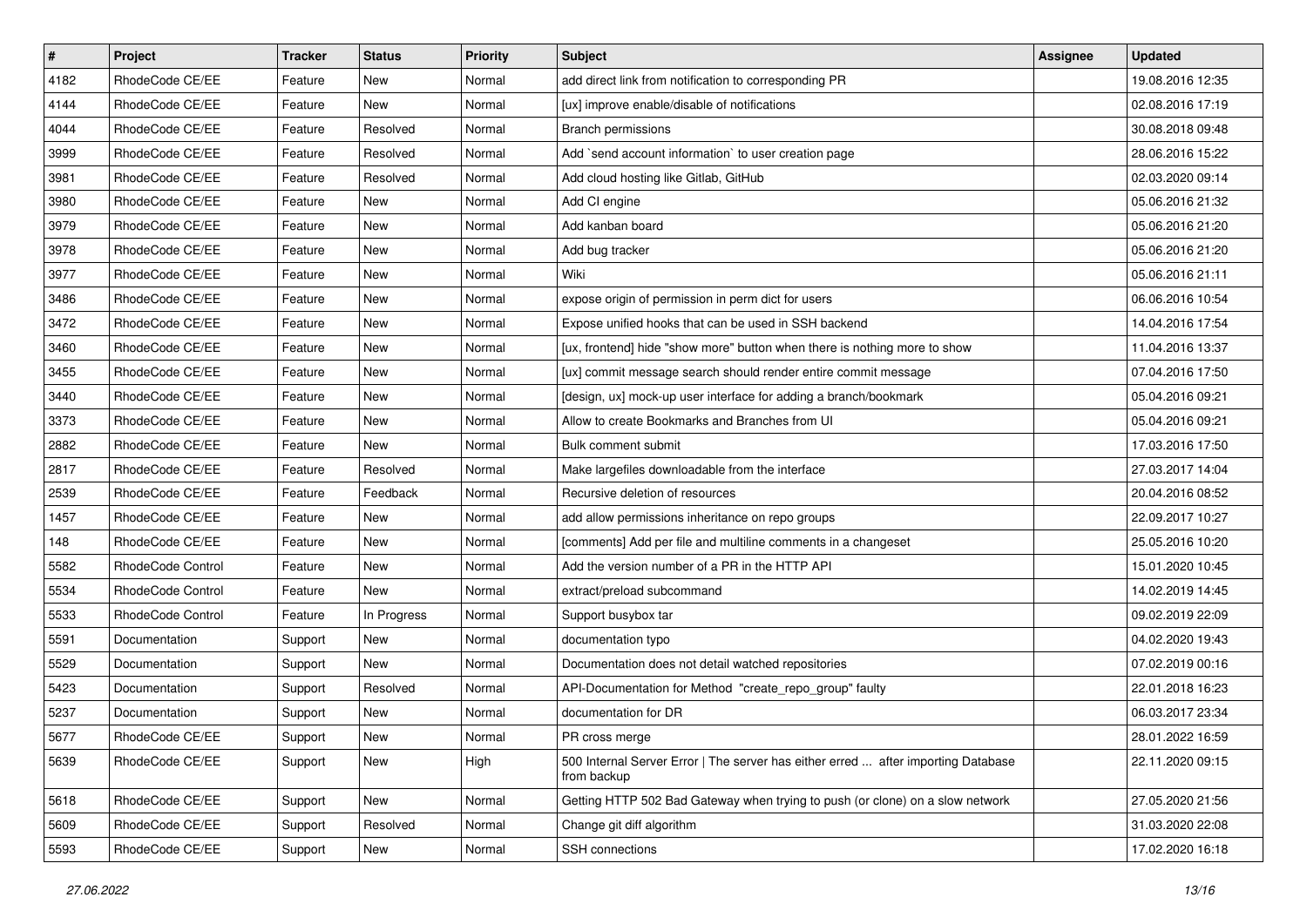| $\#$ | Project         | Tracker | <b>Status</b> | <b>Priority</b> | Subject                                                                                                                           | <b>Assignee</b> | <b>Updated</b>   |
|------|-----------------|---------|---------------|-----------------|-----------------------------------------------------------------------------------------------------------------------------------|-----------------|------------------|
| 5554 | RhodeCode CE/EE | Support | Resolved      | Normal          | How to increase number of commits shown in pagination on dashboard and<br>changelog                                               |                 | 21.01.2020 02:08 |
| 5546 | RhodeCode CE/EE | Support | Resolved      | Normal          | experiments with mercurial 4.9                                                                                                    |                 | 26.03.2019 09:23 |
| 5544 | RhodeCode CE/EE | Support | Resolved      | Normal          | Use of authentication token with LDAP account results in account lockout when max<br>bad password attempts are configured in LDAP |                 | 27.02.2019 10:09 |
| 5541 | RhodeCode CE/EE | Support | New           | Normal          | <b>SVN Settings: Repository Patterns</b>                                                                                          |                 | 16.12.2019 15:35 |
| 5527 | RhodeCode CE/EE | Support | New           | Normal          | API: expose human readable failure reason                                                                                         |                 | 30.01.2019 17:43 |
| 5503 | RhodeCode CE/EE | Support | New           | Normal          | failed to upgrade to 4.13.3                                                                                                       |                 | 06.11.2018 18:28 |
| 5499 | RhodeCode CE/EE | Support | New           | Normal          | ERROR [celery.worker.consumer.consumer] consumer: Cannot connect                                                                  |                 | 11.09.2018 08:39 |
| 5497 | RhodeCode CE/EE | Support | New           | Normal          | hg push hangs                                                                                                                     |                 | 30.08.2018 22:15 |
| 5496 | RhodeCode CE/EE | Support | New           | Normal          | database migration 4.11.6 mysql to 4.12.4 postgres                                                                                |                 | 27.08.2018 21:17 |
| 5495 | RhodeCode CE/EE | Support | New           | Normal          | Idap to crowd users groups sync source                                                                                            |                 | 10.09.2018 22:09 |
| 5491 | RhodeCode CE/EE | Support | New           | Urgent          | Upgrade RhodeCode Community + VCSSERVER from 4.10.4 to 4.12.4, pull request<br>stop working with reviewers                        |                 | 30.08.2018 09:47 |
| 5484 | RhodeCode CE/EE | Support | New           | Normal          | Setting up ssh, remote hg not found                                                                                               |                 | 06.07.2018 23:41 |
| 5468 | RhodeCode CE/EE | Support | New           | Normal          | Check logic for updating last commit for repository groups                                                                        |                 | 30.08.2018 09:47 |
| 5395 | RhodeCode CE/EE | Support | Resolved      | Normal          | Svn protocols and performance                                                                                                     |                 | 04.04.2019 18:08 |
| 5394 | RhodeCode CE/EE | Support | New           | Normal          | SVN to Git / Mercurial Migration                                                                                                  |                 | 03.10.2017 09:29 |
| 5375 | RhodeCode CE/EE | Support | Resolved      | Normal          | How do I configure "Go to" to just search repository names?                                                                       |                 | 16.08.2017 18:00 |
| 5269 | RhodeCode CE/EE | Support | New           | Normal          | Upgrade from RC EE 3.7.1 to RC EE 4.x                                                                                             |                 | 29.06.2017 19:36 |
| 5255 | RhodeCode CE/EE | Support | <b>New</b>    | Normal          | I can't access issues created by me from mail                                                                                     |                 | 04.04.2017 11:28 |
| 4677 | RhodeCode CE/EE | Support | Resolved      | High            | API get repo refs not working?                                                                                                    |                 | 19.12.2016 11:46 |
| 4303 | RhodeCode CE/EE | Support | <b>New</b>    | Normal          | rhodecode instance                                                                                                                |                 | 08.11.2016 16:32 |
| 4252 | RhodeCode CE/EE | Support | New           | Normal          | Backup & Recovery                                                                                                                 |                 | 07.10.2016 19:47 |
| 4227 | RhodeCode CE/EE | Support | Resolved      | Normal          | VBScript files detected as text/plain - no syntax highlighting                                                                    |                 | 14.09.2016 22:38 |
| 4081 | RhodeCode CE/EE | Support | Resolved      | Normal          | Receiving server 500 error when trying to clone repo from windows client using<br>eclipse                                         |                 | 12.07.2016 14:30 |
| 3967 | RhodeCode CE/EE | Support | In Progress   | Normal          | Server 500 error                                                                                                                  |                 | 11.08.2016 13:39 |
| 3364 | RhodeCode CE/EE | Support | New           | High            | Allow Specifying the Commit Message for Pull Request Merges                                                                       |                 | 17.04.2018 21:51 |
| 3332 | RhodeCode CE/EE | Support | New           | Normal          | LDAP settings page: Add button "test connection"                                                                                  |                 | 17.03.2016 10:23 |
| 5408 | Documentation   | Task    | Resolved      | Low             | Upate nginx documentation for non standard SSL port                                                                               |                 | 12.07.2018 23:21 |
| 737  | Documentation   | Task    | New           | Normal          | What is an extra field and how do you add it?                                                                                     |                 | 01.07.2016 14:15 |
| 5537 | RhodeCode CE/EE | Task    | Resolved      | Normal          | Add owner to create_pull_request API                                                                                              |                 | 28.02.2019 13:52 |
| 5404 | RhodeCode CE/EE | Task    | New           | Normal          | Add an option to detach review rules when deleting an user                                                                        |                 | 22.11.2017 11:23 |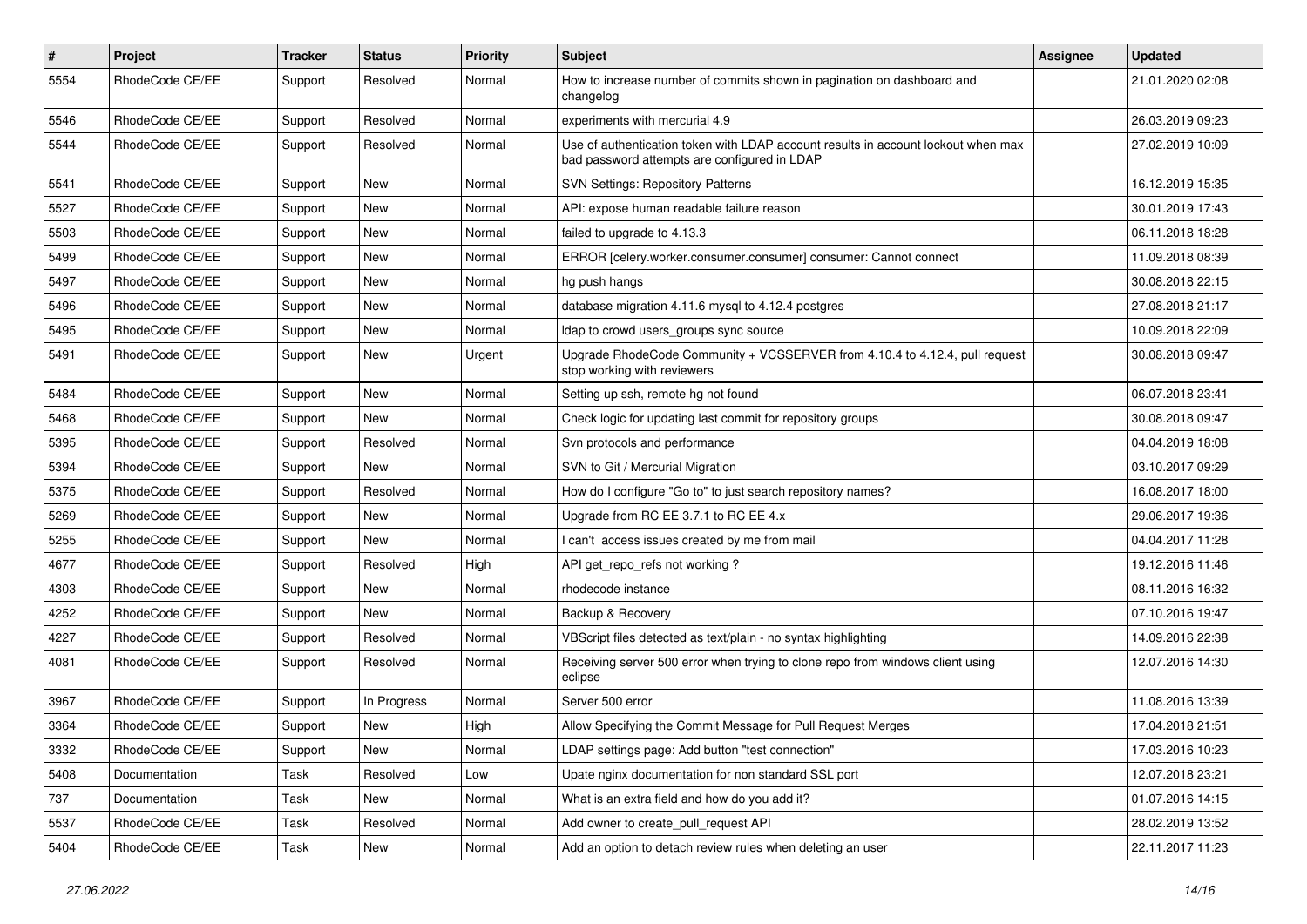| $\vert$ # | Project         | <b>Tracker</b> | <b>Status</b> | <b>Priority</b> | <b>Subject</b>                                                                                        | <b>Assignee</b> | <b>Updated</b>   |
|-----------|-----------------|----------------|---------------|-----------------|-------------------------------------------------------------------------------------------------------|-----------------|------------------|
| 5400      | RhodeCode CE/EE | Task           | New           | Normal          | User group - subgroup support                                                                         |                 | 06.11.2017 22:00 |
| 5391      | RhodeCode CE/EE | Task           | Resolved      | High            | Secure Email change                                                                                   |                 | 17.04.2018 21:50 |
| 5343      | RhodeCode CE/EE | Task           | Resolved      | Normal          | SSH key management and SSH support                                                                    |                 | 18.08.2017 23:50 |
| 5265      | RhodeCode CE/EE | Task           | Resolved      | Normal          | Enable phases support                                                                                 |                 | 11.05.2017 11:10 |
| 5235      | RhodeCode CE/EE | Task           | Resolved      | Normal          | relative image support                                                                                |                 | 10.03.2017 23:37 |
| 5229      | RhodeCode CE/EE | Task           | Resolved      | Normal          | add support for https://clipboardjs.com/                                                              |                 | 21.01.2020 02:19 |
| 5225      | RhodeCode CE/EE | Task           | Resolved      | Normal          | add tag of author/contribitor to comments                                                             |                 | 11.05.2017 11:10 |
| 5221      | RhodeCode CE/EE | Task           | Resolved      | Normal          | Missing comment type in emails                                                                        |                 | 19.02.2017 21:46 |
| 5207      | RhodeCode CE/EE | Task           | Resolved      | Low             | Release 4.6.1                                                                                         |                 | 13.02.2017 18:04 |
| 5203      | RhodeCode CE/EE | Task           | Resolved      | Normal          | optimise large repos speed                                                                            |                 | 08.09.2017 16:10 |
| 5202      | RhodeCode CE/EE | Task           | Resolved      | Normal          | run git gc and git repack on GIT repos when we have a scheduler via celery in<br>pyramid              |                 | 04.12.2017 20:49 |
| 5201      | RhodeCode CE/EE | Task           | Resolved      | Normal          | API: implement describe-methods                                                                       |                 | 13.02.2017 15:57 |
| 5200      | RhodeCode CE/EE | Task           | New           | Normal          | investigate search improvements                                                                       |                 | 16.12.2019 16:04 |
| 5198      | RhodeCode CE/EE | Task           | Resolved      | Normal          | remove pyro4 from enterprise                                                                          |                 | 07.02.2017 19:28 |
| 5184      | RhodeCode CE/EE | Task           | Resolved      | Normal          | bump pyramid to 1.7.X                                                                                 |                 | 06.02.2017 21:50 |
| 4678      | RhodeCode CE/EE | Task           | Resolved      | Normal          | Release 4.5.2                                                                                         |                 | 19.12.2016 17:32 |
| 4669      | RhodeCode CE/EE | Task           | New           | Normal          | disable pytest sugar on nix-build                                                                     |                 | 01.12.2016 12:52 |
| 4666      | RhodeCode CE/EE | Task           | Resolved      | Normal          | Bump git and mercurial to latest versions                                                             |                 | 02.12.2016 19:01 |
| 4312      | RhodeCode CE/EE | Task           | New           | Normal          | Storage location changes                                                                              |                 | 11.07.2017 13:31 |
| 4305      | RhodeCode CE/EE | Task           | Resolved      | Normal          | Meta-tagging could be excluded from limit                                                             |                 | 09.11.2016 19:27 |
| 4299      | RhodeCode CE/EE | Task           | New           | Normal          | TEMPLATE repo groups                                                                                  |                 | 22.09.2017 10:26 |
| 4290      | RhodeCode CE/EE | Task           | New           | Normal          | Allow to transplant the review status to merged commits                                               |                 | 17.04.2018 21:50 |
| 4283      | RhodeCode CE/EE | Task           | Resolved      | Normal          | bump whoosh to 2.7.4 release                                                                          |                 | 13.12.2016 21:08 |
| 4235      | RhodeCode CE/EE | Task           | Resolved      | High            | Support GIT LFS server                                                                                |                 | 23.03.2017 17:24 |
| 4216      | RhodeCode CE/EE | Task           | <b>New</b>    | Normal          | [ux, renderers] implement consistent rendering for text fields                                        |                 | 06.09.2016 11:46 |
| 4169      | RhodeCode CE/EE | Task           | Resolved      | Normal          | re-architecture celery support                                                                        |                 | 17.11.2017 19:21 |
| 4163      | RhodeCode CE/EE | Task           | New           | Normal          | [ce, ee] celery refactor + upgrade                                                                    |                 | 15.08.2016 12:32 |
| 4151      | RhodeCode CE/EE | Task           | Resolved      | Normal          | [packaging] Subversion to current 1.9.X                                                               |                 | 09.09.2016 10:18 |
| 4140      | RhodeCode CE/EE | Task           | Resolved      | Normal          | Check middleware chain status, and Verify that special middleware is catching<br>exceptions correctly |                 | 23.08.2016 12:13 |
| 4108      | RhodeCode CE/EE | Task           | Resolved      | Normal          | Release 4.2.2                                                                                         |                 | 14.10.2016 13:08 |
| 4051      | RhodeCode CE/EE | Task           | New           | Normal          | [ux, renderering] Consistent formatting on text fields.                                               |                 | 22.09.2017 10:27 |
| 4045      | RhodeCode CE/EE | Task           | New           | Normal          | File permissions                                                                                      |                 | 17.04.2018 21:49 |